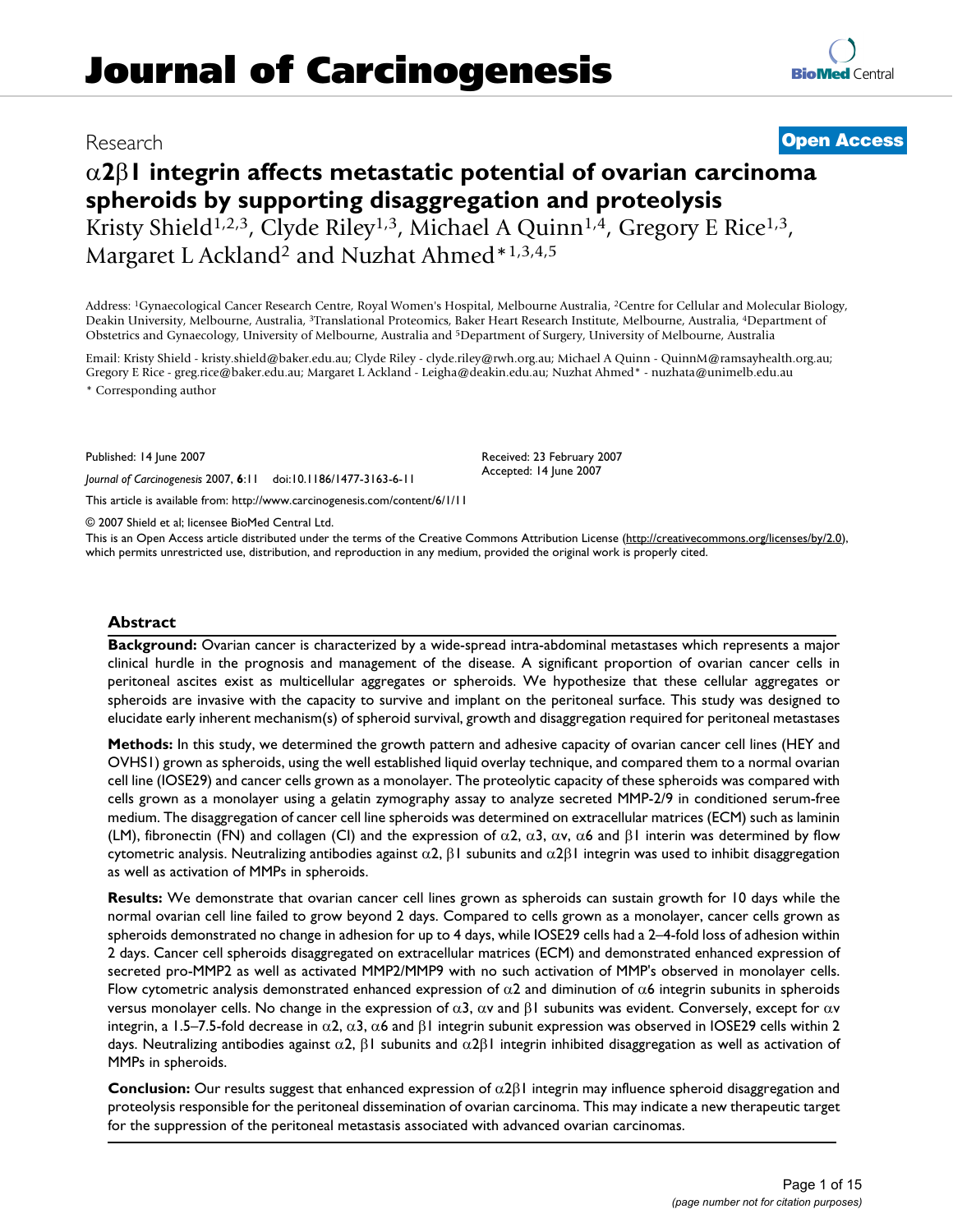#### **Background**

'It is not the strongest of the species that survive, or the most intelligent, but the one most responsive to change'– Charles Darwin. Cancer cells are very responsive to their microenvironment and have been shown to acquire resistance in response to physical and chemical stress associated with the changed microenvironment [1]. The vast majority  $(\sim 90\%)$  of ovarian cancer arises from the malignant transformation of the ovarian surface epithelium [2,3]. This transformation leads to altered adhesion of transformed cells, which in turn results in the shedding of tumor cells into the peritoneal cavity where they float in the peritoneal fluid or ascites as clumps of aggregated cells or spheroids until they find a secondary attachment site for further growth. Even though the attachment of shed floating spheroids to the peritoneal lining and associated organs is the major route for the dissemination of ovarian carcinoma [4], research in ovarian cancer has focused mainly on the metastatic behavior of single cells and little is known about the mechanisms that regulate the survival and peritoneal metastases of shed cancer cells.

Spheroids can be created by culturing different cell lines under conditions where their attachment to matrices is hampered [5]. Such cellular manipulation has been used mostly to understand the mechanism of drug resistance that occurs with *in vivo* three-dimensional growth conditions [6]. As a peritoneal model of metastasis, ovarian carcinoma spheroids have been shown to be protected from apoptosis induced by radiation and common therapeutic drugs such as Taxol [7]. This occurs due to the heterogenous nature of cells within the spheroids, some of which undergo phosphorylation of the anti-apoptotic protein Bad under anchorage-independent settings. Recent studies have demonstrated the capacity of ovarian ascites spheroids to dissaggregate on the mesothelial cells [8-10], yet the mechanism of growth and *in vitro* phenotype of spheroids remain uninvestigated.

The development of peritoneal metastases in ovarian carcinoma is regulated to a large extent by the adherence of shed ovarian tumor cells, as spheroids, to the mesothelial lining of the peritoneum, disaggregation of these cells from the spheroid core and invasion into the extracellular matrix (ECM) of the mesothelial layer. Both cell-cell adhesion and cell-ECM interacting molecules play a role in this process and a number of cell adhesion molecules have been suggested [11]. The foremost important characteristic of a multicellular tumor spheroid is to create an *in vivo* tumor microenvironment that would allow cell-cell association. Hence, the formation of a spheroid depends largely on the expression of certain cell-cell interacting molecules which appear dramatically different in spheroids compared to cells growing as a monolayer [12]. Although the expression of integrins has been studied in various cultured cell lines growing as a monolayer, little is known about the pattern of their expression in cells growing as spheroids. It has been suggested that the inhibition of β1 integrin function can suppress tumor spheroid-ECM interaction in ovarian cancer cell lines [8,13]. A variety of other adhesion molecules have also been implicated in the cell-ECM interaction. The interaction of CD44 to its major ligand hyaluronic acid has been shown to regulate the adherence of ovarian carcinomas to the mesothelium *in vitro* [14] and *in vivo* [15]. CD44 demonstrates a similar adhesive role in gastric and colon cancers [16,17]. Intracellular adhesion molecules (ICAM) have been shown to modulate the adhesion of colon cancer cells to liver endothelial cells [17] and a hepatoma cell line to mesothelial cells [18]. ICAM has also been shown to modulate the adhesion of a hepatoma cancer cell line to the peritoneum [19]. Additionally, a role for the L1-adhesion molecule in peritoneal growth and dissemination of ovarian carcinoma has been recently reported [20]. These studies suggest that integrins and other adhesion molecules play an important role in peritoneal dissemination of cancer cells and understanding such phenomena will help in modulating spheroid growth for better therapeutic outcomes.

An important component of tumor cell invasion involves the enzymatic degradation of the ECM, allowing cancer cells to penetrate the basement membrane and gain access to vasculature to support secondary growth. A complex mixture of proteolytic enzymes mediates this process, including matrix metalloproteinases (MMPs) and serine proteinases (such as urokinase plasminogen activator). MMPs are zinc dependent proteinases and are capable of degrading various ECM components such as collagen, proteoglycans, gelatin, fibronectin, etc. MMPs promote cancer progression by enhancing tumor cell growth, migration, invasion, metastasis and angiogenesis [21]. The roles of MMP2 and MMP9 in the regulation of tumor invasiveness and growth are well established in *in vivo* and *in vitro* animal models [22]. Ovarian cancer cells express MMP2 and MMP9, and we and others have shown that increased expression of MMPs is associated with cancer cell invasiveness and metastatic potential [23]. MMP2 and 9 are expressed in the ascites and plasma of ovarian cancer patients [24]. Experimental studies have shown that animals bearing ovarian carcinoma xenografts in the peritoneal cavity and treated with MMP inhibitors formed less ascites and survived longer [21]. Moreover, stromal MMP9 contributes to the malignant behavior of cancer cells by promoting new vessel sprouting and tumor growth through enhanced expression of VEGF [22]. These studies suggest that MMP2 and MMP9 play an integral role in the progression of ovarian cancer.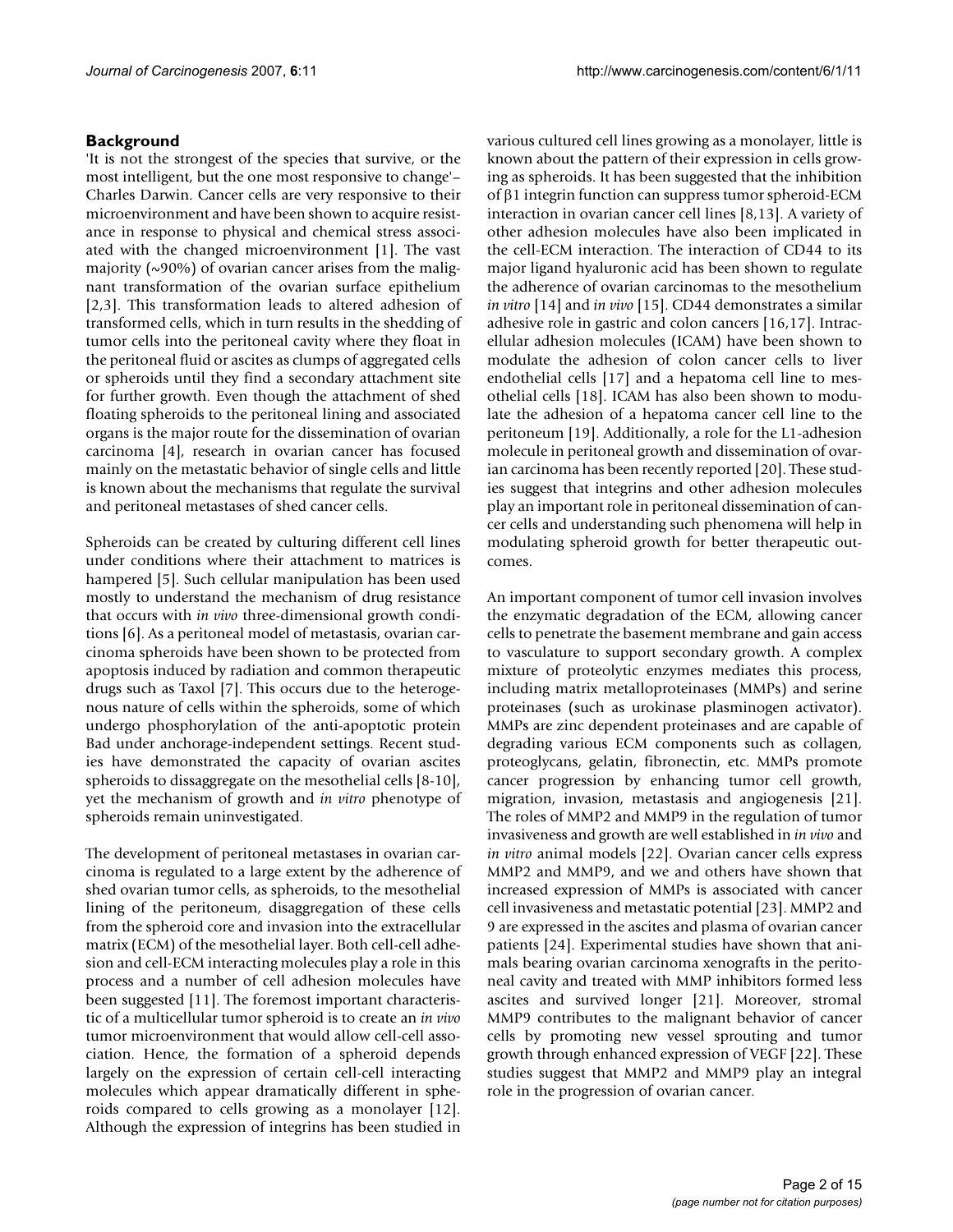In the present study, we have characterized the early growth characteristics, adhesive, invasive and disaggregation capacity of HEY and OVHS1 ovarian cancer cell lines grown as spheroids by a liquid-overlay technique. The growth characteristics of a normal ovarian cell line (IOSE29) grown in a similar fashion were also characterized. In order to determine if intrinsic differences existed in the integrin profile, expressions of different integrin subunits were compared in IOSE29, HEY and OVHS1 cell lines grown as monolayers or as multicellular spheroids. Antibody blockade was used to determine whether such differences facilitate their disaggregation and invasive capacity. Our results demonstrate that an important difference in integrin and MMP2/9 expression exists between ovarian cancer cells grown as monolayers versus those grown as spheroids and that function blocking monoclonal antibodies against  $\alpha$ 2 and  $\beta$ 1 integrin subunits and α2β1 integrin can block the disaggregation and MMP2/9 activation of ovarian carcinoma spheroids. Our findings raise the possibility that  $α2β1$  integrin may represent a valuable therapeutic target in the suppression of intraperitoneal spread associated with the progression of ovarian cancer.

### **Methods**

### *Cell lines and Media*

Two established ovarian cancer cell lines HEY and OVHS1 [25] were used in the study. The human ovarian surface epithelial cell line (IOSE29) [26] transfected with SV-40 antigen was obtained from Dr Nelly Auersperg, University of British Columbia, Canada. This cell line is not immortal and can be maintained in culture for 17–20 passages. ISOE29 cell line is not tumorigenic in mouse and mimics normal ovarian cells in culture [26]. HEY and OVHS1 cell lines were maintained and propagated in RPMI (St Louis, MO, USA), while IOSE29 was cultured in Medium 199/ MCDB105 (1:1) (Sigma, St Louis, MO, USA). Both medium were supplemented with 10% fetal bovine serum and 2 mM glutamine (Sigma, St Louis, MO, USA). IOSE29 Cells were incubated at 37 $^{\circ}$ C in 5% CO<sub>2</sub> and routinely checked for contamination. Viability was checked routinely by the Trypan blue exclusion method.

### *Antibodies and reagents*

Monoclonal antibodies against integrin subunits α2 (clone P1E6),  $\alpha$ 3 (clone ASC-6),  $\alpha$ 6 (clone 4F10),  $\alpha$ v (clone AV1) and β1(clone P5D2) were obtained from Chemicon International (Temecula, CA, USA). Monoclonal antibodies against cyclin D2, caspase-3 (4-1-18), phospho-Akt and Akt were from Cell Signalling Technology (Beverly, MA, USA). Antibody against Ki67 was from DAKO Cytomation (Denmark). Phycoerythrin-conjugated goat anti-mouse IgG was obtained from Chemicon International (Temecula, CA, USA). Horseradish peroxidase-conjugated goat anti-mouse antibody was obtained

from Bio-Rad (Hercules, CA, USA) while HRP-conjugated donkey anti-rabbit antibody was from Amersham Biotechnology (UK). Fibronectin (FN), laminin (LM) and collagen I (CI) were obtained from Sigma (St Louis, MO, USA).

#### *Human samples*

The study was approved by the Research and Human Ethics Committee (HEC#02/30, 02/29) of the Royal Women's Hospital, Melbourne, Australia. Resected tissues not required for clinical analyses were obtained from patients who presented for surgery at the Royal Women's Hospital, Melbourne, after the provision of a participant information statement and only with informed consent. Normal ovaries, needed for control comparisons were removed from patients undergoing surgery as a result of suspicious ultrasound images, palpable abdominal masses and family history. Histological grading of ovarian carcinoma was performed by two trained staff pathologists using the method described by Silverberg [27].

### *Spheroid Culture*

Spheroids were created using the liquid overlay technique described previously [1]. Briefly, culture dishes or plates were coated with 0.5%w/v agarose in serum free medium (1:1) and allowed to dry for 30 min. Cells were released from monolayer culture using 0.25% trypsin/0.2% EDTA (JRH Biosciences™, Victoria, Australia), re-suspended in normal medium and layered on agarose. The cultures were maintained at  $37^{\circ}$ C,  $5\%$ CO<sub>2</sub> for 6 h to 10 days. Additional medium was added at day 7 to maintain nutrient levels.

### *MTT assay*

Spheroids were created in 12 well plates via the liquid overlay technique described above. Six replica 12-well plates were seeded with  $5 \times 10^4$  cells, which were incubated at  $37^{\circ}$ C, 5% CO<sub>2</sub> until required for collection at days 1, 2, 3, 4, 7, 8 or 10. On the day of collection, MTT reagent (0.5 mg/ml) was added for 1.5 h. In monolayer cultures, medium was removed from wells and 150 μl solubilizing buffer (1%w/v SDS, 90%v/v dimethyl sulphoxide) was used to dissolve the formazan crystals. For spheroid cultures the formazan crystals were collected by centrifugation (13,000 rpm, 10 min), dissolved in solubilizing buffer and then transferred to 96 well microtitre plates. Samples were read at  $OD_{595 \ nm}$  on a Microplate reader (BioRad Model 3550).

### *Immunohistochemistry*

Spheroids grown in cell culture were harvested by centrifugation then frozen in embedding medium (OCT) using isopentane cooled in liquid nitrogen. Patient tissue was similarly embedded in OCT and frozen in liquid nitrogen cooled isopentane. Blocks were stored at -80°C. Sections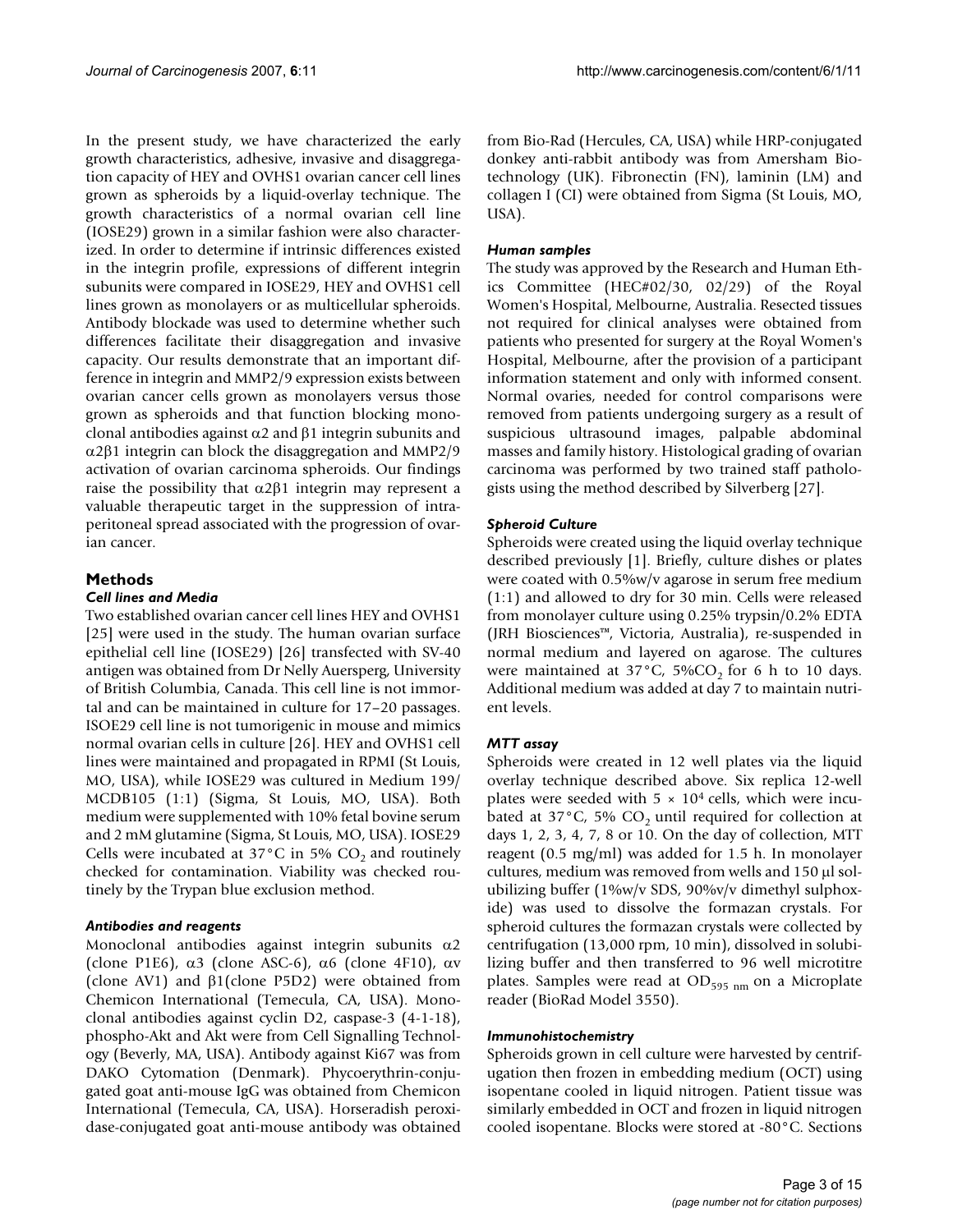were cut at a 5 μm thickness and, if not required immediately, slides were stored at -20°C. For staining, sections were fixed using cold acetone (4°C) for 15 min, transferred to Tris-buffered saline (TBS) pH 7.6, then incubated for 1 h with primary antibody diluted in 1% w/v BSA/TBS. Antibody binding was amplified using CHEMICON IHC Select™ Immunoperoxidase Secondary Detection System according to the manufacturer's instructions and visualized using diaminobenzidine (DAB). Nuclei were counterstained with Mayer's haematoxylin and an IgG1 isotype was used as the negative control.

Sections were assessed microscopically for positive DAB staining. Two observers (KS and CR) independently evaluated the immunostaining results. The concordance ratio was > 95%. Differences of opinion were resolved by reaching a consensus with the assistance of a third evaluator (NA). Four sections were assessed per tissue and tissue and cellular distribution of staining was determined. Parallel frozen sections were stained with hematoxylin and eosin to confirm results.

### *Western blotting*

Monolayer and spheroid cultures prepared as described above were harvested, washed twice in PBS then snap frozen in liquid  $N_2$  and stored at -80 $^{\circ}$ C. Prior to sonication, cells were re-suspended in a cell lysis buffer (10 mM Tris, 150 mM NaCl, 2 mM ethyleneglycol tetraacetic acid (EGTA), 2 mM dithiolthreitol (DTT), 1 mM sodium orthovanadate) supplemented with 1 μl/ml aprotinin and 10 μg/ml phenylmethylsulfonyl fluoride (PMSF). Cell debris was the removed by centrifugation (13,000 rpm, 5 min) and supernatant stored at -20°C. Cell lysates containing equal amounts of protein were resolved on 10% or 15% SDS-PAGE gels under non-reducing conditions and transferred to nitrocellulose membranes. Membranes were probed with primary antibody followed by peroxidase-labelled secondary antibody and visualised by enhanced chemiluminescence (ECL) (Amersham, Buckinghamshire, UK) detection system according to the manufacturer's instructions.

### *Adhesion assay*

Adhesion assays were performed as described previously [28]. Both normal and cancer cell lines grown as monolayers were collected after trypsinization in medium containing 1% serum. Spheroids were trypsinized, harvested by centrifugation and re-suspended in the same medium as the monolayer cells as a single cell suspension. Briefly,  $1 \times 10^4$  cells were plated in triplicate on 96 well plates coated with poly L lysine, FN, LM or CI (10 μg/ml) at 37°C for 90 min. Cells were then washed three times with PBS to remove non-adhering cells and the adherent cells were fixed with 100% methanol for 5 min at room temperature. Cells were stained with 0.5% crystal violet for 15

min. Stained cells were washed with PBS, dried and absorbance measured at 595 nm with  $V_{max}$  plate reader (Bio-Rad, Hercules, CA, USA).

### *Spheroid Adhesion and Migration Assay (Disaggregation)*

Spheroids were grown in 92 cm dishes as described above. The disaggregation assay was performed as described previously [8]. Briefly, 96-well plates coated with 10 μg/ml FN, LM, CI or bovine serum albumin (BSA) were blocked with BSA (1 mg/ml) for 2 h. Plates were washed with PBS and spheroids suspended in serum-free RPMI medium were layered on the wells at 5–10 spheroids per well. Spheroids were sized and photographed at 1 h, 8 h and 24 h. The fold change in area was calculated by dividing the pixel area of the spheroid at 8 and 24 h by the pixel area at time 0.

#### *Gelatin Zymography*

Gelatin zymography was performed as described previously [29]. Briefly, serum-free medium, concentrated using 10 kDa Amicon Ultra-4 spin columns and containing equal protein loads, was resolved on 10% Tris.HCl acrylamide gels containing 0.1%w/v gelatin. The gel was washed 5 times in zymogram wash buffer [Tris.HCl (pH 7.6), 5 mM CaCl<sub>2</sub>, 1 mM ZnCl<sub>2</sub>, 0.01% N<sub>3</sub>, 2.5% Triton X-100] followed by 3 washes in incubation buffer [Tris.HCl (ph 7.6), 5 mM CaCl<sub>2</sub>, 1 mM ZnCl<sub>2</sub>, 0.01% N<sub>3</sub> then incubated for 48 h at 37°C in incubation buffer before being stained with coomassie blue (G-250) for visualization of activation. After destain (30% methanol, 1% formic acid), areas void of blue stain indicated areas of enzyme activity. Molecular markers were used to identify pro-MMP2/9 and MMP2/9.

#### *Immunofluorescence*

Cryostat sections were fixed in 4% paraformaldehyde, permeablized in 0.1% Triton X-100, and blocked in 1% BSA. Sections were probed with primary antibody (dilution 1/100 to 1/500) for 2 h followed by 1 h with Alexa Fluor 488 labeled secondary. Sections were counter stained with ethidium bromide (1/10,000) and coverslips were mounted using Fluorgaurd<sup>®</sup> (BioRad Laboratories, USA) and sealed with nail polish. Fluorescence was imaged using a Leica TCS SP2 AOBS laser confocal microcope (Leica, NSW, Australia) and associated software.

#### *Flow cytometric analyses*

Flow cytometric method was used as described previously [23]. Briefly, monolayer and spheroid cultures of ovarian cancer cell lines were collected and washed twice with PBS. Spheroids were disintegrated into a single cell suspension by 2–3 mins of trypsinization and repeated pipetting. 106 cells were incubated with primary antibody for 1 h at 4°C and excess unbound antibody was removed by washing twice with PBS. Cells were stained with second-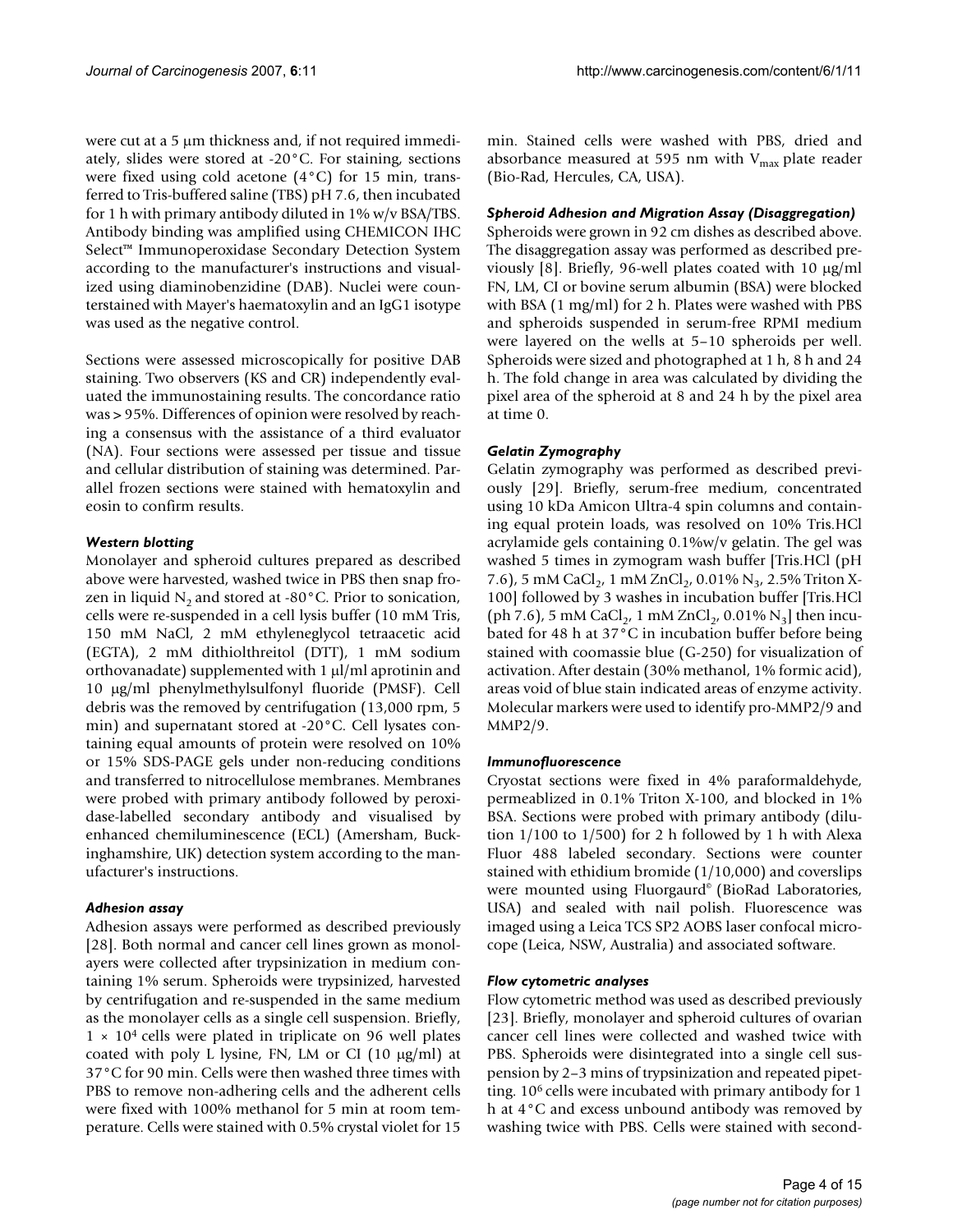

**(A)** Formation of normal and ovarian carcinoma cell line spheroids over 10 days. HEY, OVHS1 and IOSE29 cell lines at a density of 104cells/ml were seeded on 0.5% agarose-coated wells in the presence of normal growth medium for 10 days. Aggregation of cells was viewed using an inverted microscope with phase contrast, magnification 100 ×. **(B)** Proliferation of ovarian carcinoma cells grown as spheroids. HEY, OVHS1 and IOSE29 cells were seeded on agarose-coated plates as described in the Materials and Methods. The level of proliferation was measured by MTT assay as described in the Materials and Methods. Data are representative of three experiments expressed as mean ± SEM of twelve replicates. **(C)** Comparison of proliferation of IOSE29 (upper panel) and HEY (lower panel) cells grown as monolayer versus spheroids. Proliferation was measured by MTT assay as described above and data are expressed as mean ± SEM of six replicates. **(D)** Immunohistochemical staining of Ki67 in day 4 HEY and OVHS1 spheroids. Day 4 HEY and OVHS1 spheroids were collected, embedded in OCT, sectioned and stained as described in the Materials and Methods. Magnification 400 ×.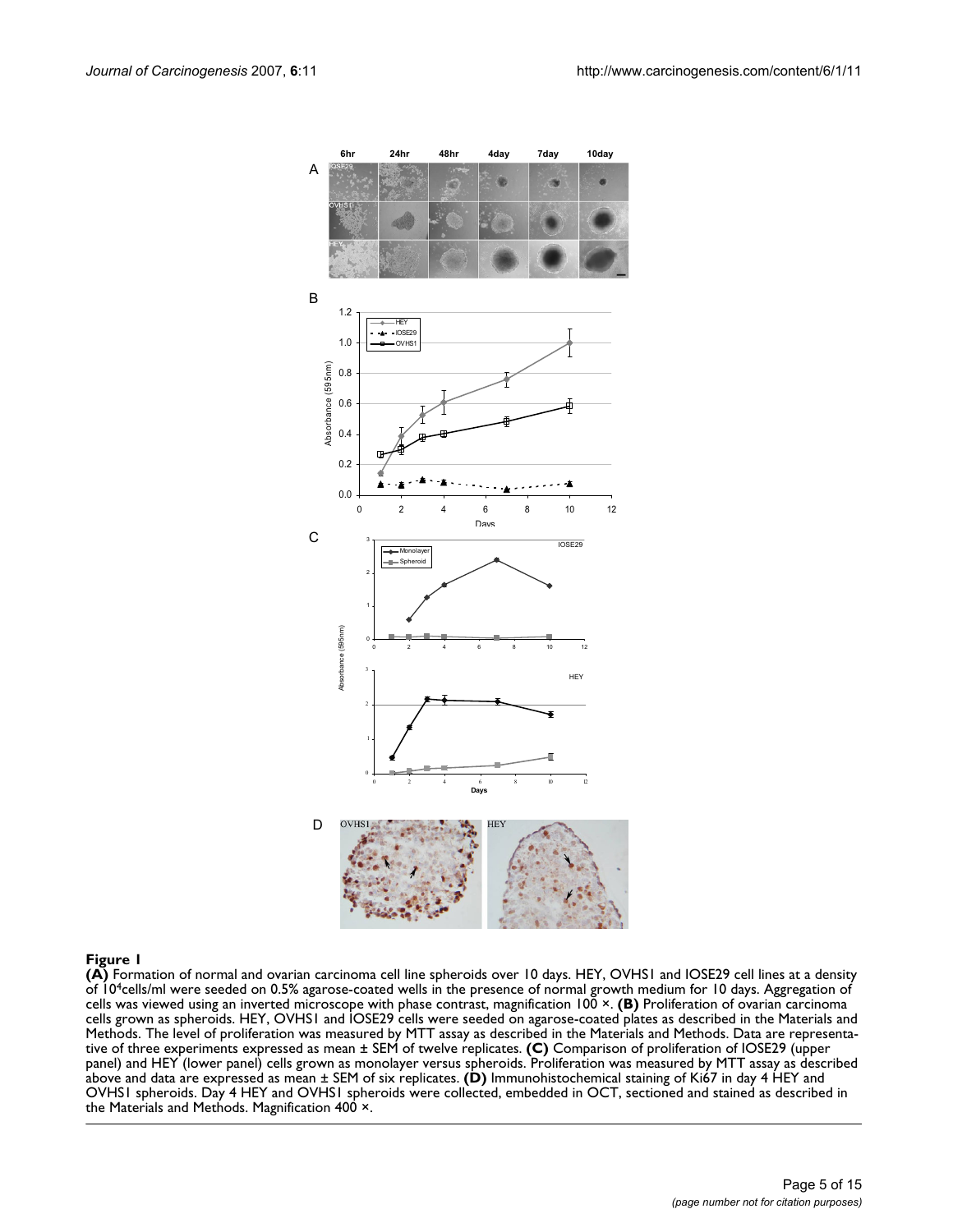ary antibody conjugated with phycoerythrin for 20 min at 4°C, washed twice with PBS and then re-suspended in 0.5 ml phosphate buffered saline (PBS) prior to FACScan analysis. In each assay background staining was detected using an antibody-specific IgG isotype. All data were analysed using Cell Quest software (Becton-Dickinson, Bedford, MA, USA). Results are expressed as mean intensity of fluorescence (MIF).

#### *Statistical analysis*

Student's t-test was used for statistical analyses of proliferation, adhesion, migration and invasion assays. Statistical significance was indicated by p < 0.05. Data are presented as mean ± SEM. Each experiment was repeated three times with a minimum of three replicates.

#### **Results**

#### *Spheroid formation and growth*

Ovarian cancer cell lines HEY and OVHS1 and immortalized ovarian surface epithelial (IOSE) cell line IOSE29 were analysed for formation of spheroids and subsequent proliferation when maintained in a suspension culture. Figure 1A illustrates spheroid formation and growth over time and demonstrates that all three cell lines are able to form spheroids. Within 24 h of seeding onto agarosecoated plates, both normal and cancer cell lines clustered and formed cellular aggregates of approximately 400–800 μm for the cancer cell lines and much smaller for the normal ovarian cell line. With time in culture, the cancer cells became tightly packed, rounded and gradually increased in size while the normal ovarian cell line IOSE29 gradually disintegrated, decreasing in size. Detailed morphological analysis of OVHS1 and HEY spheroids using light microscopy revealed that the spheroids of both cell types formed well rounded, compact spheroids with defined margins. On the other hand, cells within IOSE29 spheroids dispersed and by day 10 were drastically reduced in size indicating a characteristic of apoptosis.

Cellular growth of OVHS1, HEY and IOSE29 cell lines was analysed using an MTT assay. In both cancer and normal ovarian cell lines the growth of spheroids was significantly reduced when compared to growth in traditional monolayer culture (Figure 1C). On comparison of spheroid growth only, HEY and OVHS1 spheroids showed a steady increase in metabolic activity (Figure 1B, solid black and grey lines respectively), while IOSE29 maintained only a low level of activity (Figure 1B, dotted line). These data indicate that while the normal ovarian cell line cannot proliferate in suspension culture both ovarian cancer cell lines were able to do so which is consistent with the growth observed morphologically.

The specific ability of cells within the spheroids to contribute to growth was subsequently confirmed using



#### Figure 2

Expression of mediators for cell cycle progression, survival and apoptosis in HEY and OVHS1 cell lysates obtained from cells growing as monolayer or spheroids over 4 days. Cell lysates were prepared and the expression of **(A)** cyclin D2, **(B)** P-Akt, T-Akt and **(C)** caspase-3 was determined by Western blotting as described in the Materials and Methods. Membranes from P-Akt immunostaining were stripped and re-probed for the expression of total Akt. **(D)** Total protein loading was determined by probing the membranes for βactin. The experiment is representative of three different experiments with similar results.

immunohistochemical staining of Ki67 on OVHS1 and HEY spheroid sections. Nuclear staining of Ki67, a standard histological marker for proliferation, identified a population of proliferating cells in spheroids of both OVHS1 and HEY cell lines (Figure 1D). These data suggest that ovarian tumour spheroids are capable of maintaining a proliferating population in suspension cultures.

#### *Analysis of cell cycle mediators and pro/anti-apoptotic markers in spheroids*

The ability of spheroid cultures to metabolize and proliferate in culture was correlated by western blot analysis of key mediators for cell cycle progression and pro/antiapoptotic proteins in spheroids collected at 0 (monolayer control) and 6 h and 1, 2 and 4 days. The D-cyclins are integral in early G1 to S phase transition in the cell cycle [30]. The activation of protein kinase Akt/PKB and caspase-3 play a central role in cell survival and apoptosis, respectively [31-33]. The expression of cyclin D2 was sustained in HEY spheroids but gradually decreased in OVHS1 spheroids (Figure 2A). This is consistent with the MTT response, which was lower in OVHS1 spheroids,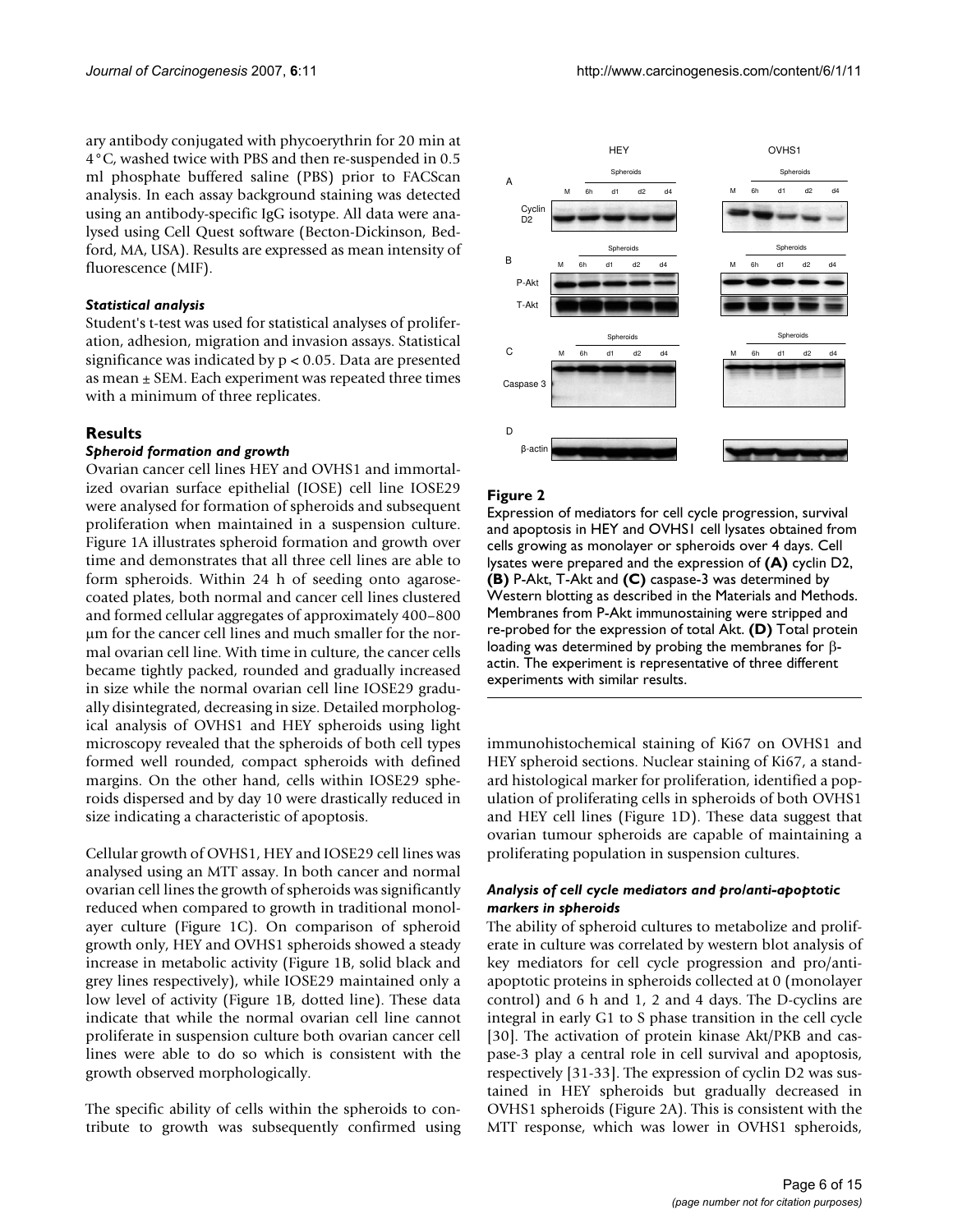

#### Figure 3

Adhesion of IOSE29, HEY and OVHS1 cell lines grown as monolayer versus spheroids on different ECM. The adhesive response of cells grown as monolayer or as spheroids (day 2) on CI, FN and LM was determined as described in the Materials and Methods. Experiments on HEY and OVHS1 cells were repeated at least three times and performed in triplicate. The experiment on IOSE29 cell line was repeated twice. Results are representative of one experiment performed in triplicate, \*significantly different from cells growing as a monolayer, p < 0.05.

compared to HEY spheroids. The activation of Akt was maintained throughout the 4 days of spheroid growth in both HEY and OVHS1 cultures (Figure 2B) while no activation of caspase-3 (Figure 2C) was observed in spheroids of either cell line. These results suggest that both HEY and OVHS1 spheroids are able to maintain their survival response without the induction of ankiosis-dependent apoptosis. Equal protein loading was confirmed for all Western blots using β-actin staining (Figure 2D).

#### *Spheroid Adhesion*

In order for spheroids to contribute to cancer metastasis, they must be able to adhere to the extracellular matrix (ECM) of the peritoneal cavity. Compared to monolayer cells, the adhesion of day 2 IOSE29 spheroids decreased by approximately 50% or more ( $p < 0.05$ ), while adhesion of OVHS1 and HEY remained unchanged with no significant differences on any of the ECM components (Figure 3). Similar results were observed for day 4 spheroids of OVHS1 and HEY (data not shown) indicating sustained adhesive capabilities despite being in suspension cultures for up to 4 days.

#### *Metastatic Potential*

Peritoneal dissemination of ovarian cancer spheroids occurs when cells within the free-floating spheroids attach to the mesothelial lining of the peritoneum and disaggregate, spreading to the secondary site. This process also involves invasion, which requires proteolysis of ECM pro-



#### **Figure 4**

Disaggregation of HEY and OVHS1 spheroids on ECM. HEY and OVHS1 cells were grown on 0.5% agarose for 4 days. Spheroids were collected and allowed to disaggregate on different ECM. **(A)** Morphological feature of disaggregation of HEY spheroids on CI after 24 h. **(B, C)** HEY and OVHS1 cells grown as spheroids for 4 days were allowed to adhere and then disaggregated on BSA, CI, FN and LM and photographed at 1 (control), 8 and 24 h. The extent of disggregation was measured as described in Materials and Methods. Values shown represent the average fold change in pixel area of > 10 spheroids over 8 and 24 h from two experiments, ± SEM, \*p < 0.05, significantly different from disaggregation on BSA.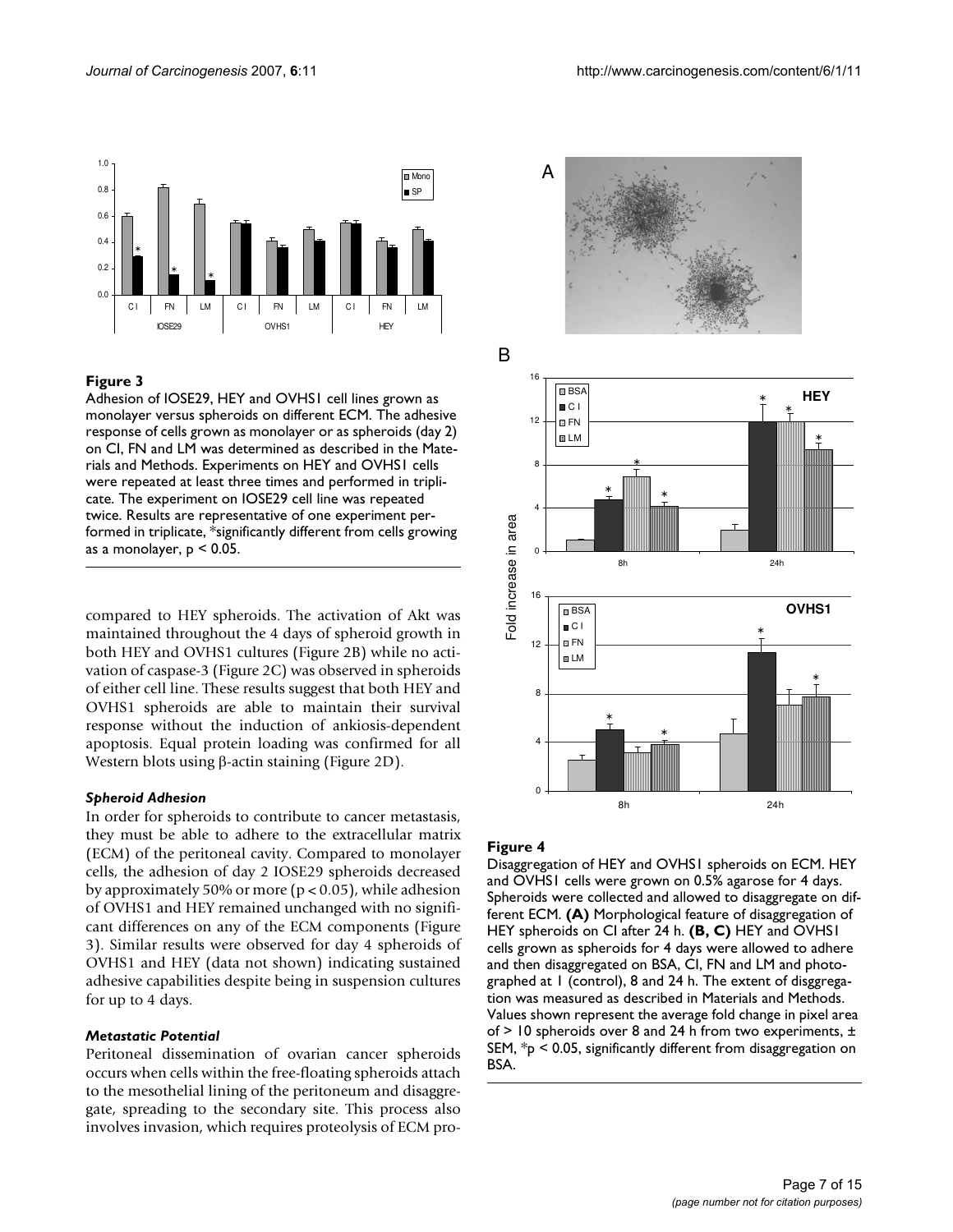

#### **Figure 5**

**(A)** Expression of secreted pro-MMP2/9 and MMP2/9 in the cell free medium of HEY cell line grown as a monolayer or as spheroids over 7 days. Serum-free medium from the cells were collected and concentrated as described in the Materials and Methods. 1 μg of protein from cells grown as a monolayer and 0.5 μg of protein from spheroids was resolved on a 10% polyacrylamide gel supplemented with 1% gelatin. The experiment was repeated on OVHS1 cells with similar results. **(B)** Expression of secreted pro-MMP2/9 and MMP2/ 9 activity in the cell free medium of HEY cell line grown as a monolayer in the absence or presence of plasminogen (10 ng/ ml, lanes 1 and 2 respectively) and as spheroids over 4 days in the absence or presence of 1:10 phenanthroline (2 mM, lanes 3 and 4 respectively).

teins underlying the mesothelial layer. To understand if cells within the spheroids exhibit such metastatic properties, spheroids were analyzed by *in vitro* disaggregation assay on various ECM components. Similarly, a comparison of proteolytic activity of spheroids versus monolayer cells was examined by testing the expression and activation of MMP2/9 using gelatin zymography.

OVHS1 and HEY spheroids began to transform from a three-dimensional structure into flattened cell clusters within 8 h. Figure 4A illustrates two disaggregating spheroids after 24 h on a collagen coated plate. As the cells migrated away from the core of the spheroid, cell-cell contact was reduced and adherence and spreading on the ECM constituents occurred. Within 24 h of cells attaching to the ECM matrices (FN, LM and CI), both OVHS1 and HEY spheroids (day 4) exhibited an increase in spheroid disaggregation when compared to a BSA control. In HEY spheroids, a significant increase in disaggregation was observed as early as 8 h on all matrices tested, while for OVHS1, only CI and LM facilitated significant disaggregation ( $p < 0.05$ ).

Serum-free medium (SFM) was collected from monolayer cells and cells grown as spheroids from day 1 to 7. In monolayer cultures, only the expression of pro-MMP2/9 was observed whereas in spheroids the expression of active MMP2 and MMP9 was induced and pro-MMP9 expression was replaced with active MMP9 (Figure 5A). The identity of active MMP2 and MMP9 was determined by treating SFM from a HEY monolayer culture with plasminogen (10 ng/ml) overnight. Plasminogen activated pro-MMP9 (Figure 5B, lane 1) to active MMP9 (Figure 5B, lane 2). On the other hand, inhibition of active MMP2 (Figure 5B, lane 3) was observed when SFM from day 2 HEY spheroid culture was treated with 1:10 phenanthroline (2 mM) overnight (Figure 5B, lane 4) [34]. In the presence of phenanthroline no significant inhibition of active MMP9 was observed. The identity of the 37 kDa band in day 4 and 7 spheroids (Figures 5A and 5B) is not

|  | Table 1: Expression of integrin subunits in OVHS1 and HEY cells growing as a monolayer and as spheroids for 4 days |
|--|--------------------------------------------------------------------------------------------------------------------|
|--|--------------------------------------------------------------------------------------------------------------------|

| Cell Type             | OVHSI           |                      | HEY             |                      |
|-----------------------|-----------------|----------------------|-----------------|----------------------|
| Integrin subunit      | Monolayer (MIF) | Spheroid day 4 (MIF) | Monolayer (MIF) | Spheroid day 4 (MIF) |
| $\alpha$ <sup>2</sup> | $509 \pm 47$    | $735 \pm 41*$        | $625 \pm 40$    | $886 \pm 22$ *       |
| $\alpha$ 3            | $932 \pm 60$    | $905 \pm 99$         | $1107 \pm 108$  | $912 \pm 112$        |
| $\alpha$ v            | $96 \pm 1$      | $114 \pm 5$          | $125 \pm 14$    | $120 \pm 10$         |
| $\alpha$ 6            | $661 \pm 93$    | $151 \pm 18$ *       | $418 \pm 45$    | $208 \pm 20$ *       |
| βI                    | $1302 \pm 205$  | $1340 \pm 44$        | $1224 \pm 123$  | $1072 \pm 8$         |

Values are expressed as mean intensity of fluorescence (MIF)

± SEM of three different readings obtained from independent experiments.

\*Significantly different from cells growing as a monolayer (p < 0.05).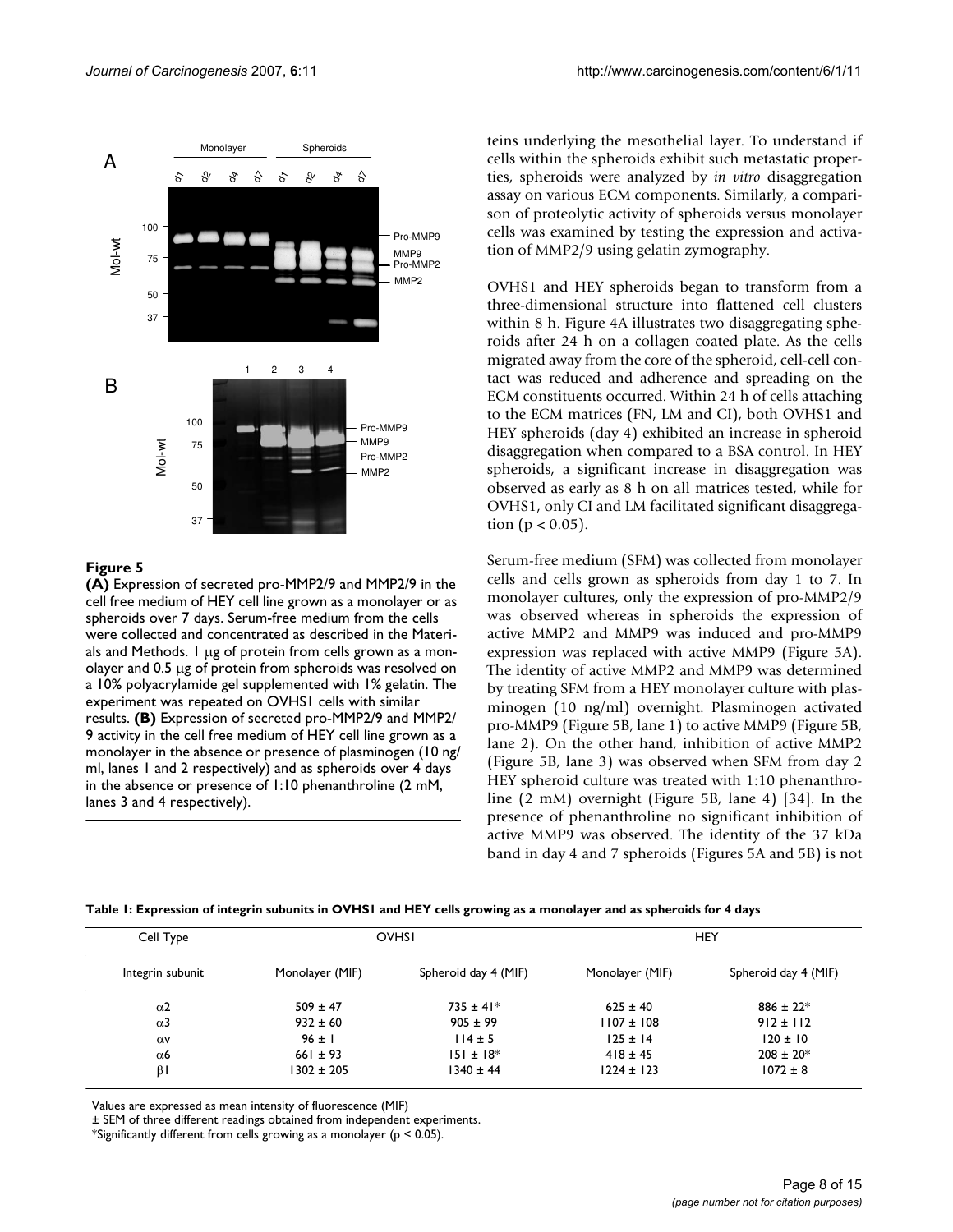

Flow cytometric analyses of α2 and α6 integrin subunits in HEY **(A and B)**, OVHS1 **(C and D)** and IOSE29 **(E and F)** cells grown as a monolayer and as spheroids (4 days for HEY and OVHS1 cells and 2 days for IOSE29 cells). Cells were incubated with either control IgG or primary  $\alpha$ 2 or  $\alpha$ 6 monoclonal antibody followed by secondary goat anti-mouse IgG conjugated with phycoerythrin. The mean intensity of fluorescence (MIF, arbitary units, log scale) was measured. The filled histogram in each figure is control IgG, black lines indicate the expression of protein in monolayer cells while broken lines demonstrate protein expression within the cells in spheroids. Results are representative of three independent experiments. Monolayer = mono, spheroid = Sp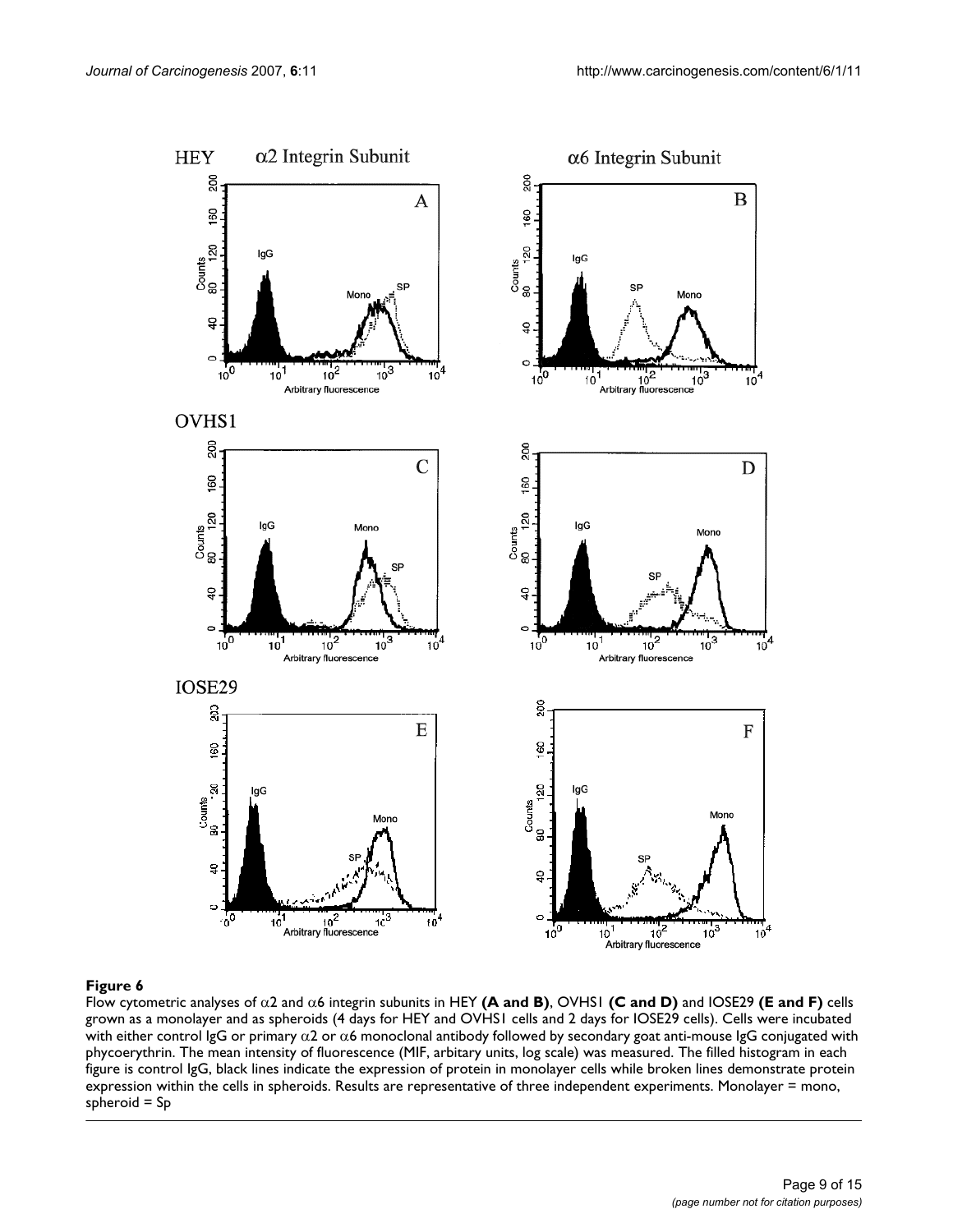known but has been observed by others in ovarian cancer cells [35].

#### *Cell surface expression of* α*-integrin subunits*

Cell migration and invasion is facilitated by the cell-surface expression of specific integrins. Expression of α2, α3, α6, αv, and β1 integrin subunits was determined in spheroids over 4 days of culture and compared to that of monolayers. The expression of α3, αv and β1 integrin subunits remained unchanged, however, a significant increase was observed in the expression of  $α2$  integrin within 24 h of spheroid culture and there was a decrease in the expression of  $\alpha$ 6 integrin subunit expression over the 4 days of culture (Table 1, Figure 6). Both HEY and OVHS1 cells do not express β4 integrin subunit. The expression of α2, α3, α6 and β1 integrin subunits was decreased in IOSE29 cells by 1.5–7.5-fold within 2 days while the expression of αv integrin subunit was sustained (Figure 6 and Table 2). This is consistent with the significant loss of adhesion in cells forming IOSE29 spheroids seen within 2 days as described above. These data suggest that there is a difference in the modulation of integrin expression in spheroids of cancer versus normal cells and that this explicit difference may form the basis of longer survival of cancer cells in anchorage independent conditions compared to normal cells.

Cellular expression of α2 and α6 integrin subunits was further investigated by confocal microscopy on spheroids of OVHS1 cell line (Figure 7). Stronger expression of  $\alpha$ 2 integrin subunit was observed in the peripheral cells lining the outer layer of the spheroids (Figure 7A). On higher magnification, expression of  $\alpha$ 2 integrin subunit was evident on the cell-cell interface (Figure 7B). In contrast, the expression of  $\alpha$ 6 integrin was relatively low and diffuses in localization (Figures 7C and 7D).

#### <sup>α</sup>*2*β*1 integrin and spheroid proteolysis/disaggregation*

To investigate if  $\alpha$ 2 $\beta$ 1 integrin has any effect on the migration and proteolysis of spheroids, disaggregation and gelatin zymography analysis were performed in the presence of blocking antibodies. Since α2β1 is a collagen receptor, spheroid disaggregation was performed on CI- coated plates using blocking antibodies against α2, β1 and α2β1. Disaggregation of both OVHS1 and HEY spheroids (day 4) was significantly reduced by  $\alpha$ 2,  $\beta$ 1 and  $\alpha$ 2 $\beta$ 1 blocking antibodies ( $p < 0.05$ ) with the greatest inhibition seen in the presence of anti- $α2β1$  integrin (Figure 8A). Under the same blocking conditions the activation of MMP-2 was also reduced (Figure 8B). The effect of inhibitory antibodies on the activation of MMP9 under similar conditions was difficult to discern because of the relatively high concentration of MMP9 in the medium. Taken together these data indicate that α2β1 integrin may have a role in maintaining the migration and invasive potential of spheroids.

| Table 2: Expression of integrin subunits in IOSE 29 cells growing |
|-------------------------------------------------------------------|
| as a monolayer and as spheroids for 2 days                        |

| Integrin subunit      | Monolayer (MIF) | Spheroid day 2 (MIF) |
|-----------------------|-----------------|----------------------|
| $\alpha$ <sub>2</sub> | $830 \pm 91$    | $542 \pm 142$        |
| $\alpha$ <sub>3</sub> | $889 \pm 69$    | $335 \pm 34*$        |
| $\alpha$ v            | $105 \pm 84$    | $95 \pm 14$          |
| $\alpha$ 6            | $1332 \pm 171$  | $176 \pm 64*$        |
| βI                    | $701 \pm 84$    | $294 \pm 54*$        |

Values are expressed as mean intensity of fluorescence (MIF) ± SEM of three different readings obtained from independent experiments.

\*Significantly different from cells growing as a monolayer ( $p < 0.05$ ).

## *Expression of* α*2 and* α*6 integrin subunits in normal*

*ovaries, high-grade ovarian tumors and in patient's ascites* In the normal ovarian tissues  $(n = 10)$  the expression of α2 and α6 integrin subunits was confined to the basal layer of epithelial cells and displayed continuous labeling (Figures 9A and 9B). Staining of endothelial cells lining the blood vessels was also observed and in a few cases stromal staining was also evident. Conversely, scattered heterogeneous epithelial staining of  $\alpha$ 2 and  $\alpha$ 6 integrin was observed in high-grade ovarian tumors (grade  $3$ , n = 13, 10 serous, 1 endometrioid and 2 clear cell carcinoma subtype) (Figures 9C and 9D). In all malignant tumors,



### **Figure 7**

Cellular localisation of  $\alpha$ 2 and  $\alpha$ 6 integrin subunits in spheroids grown for 4 days. Using Alexa-fluor immunofluorescence, spheroids embedded in OCT were sectioned and stained for  $\alpha$ 2 and  $\alpha$ 6 integrin subunits and counterstained as described in the Materials and Methods. Images captured at magnification 400 × using an oil immersion lens on a Leica con-focal microscope. B and D are 1.5 × magnification of A and C respectively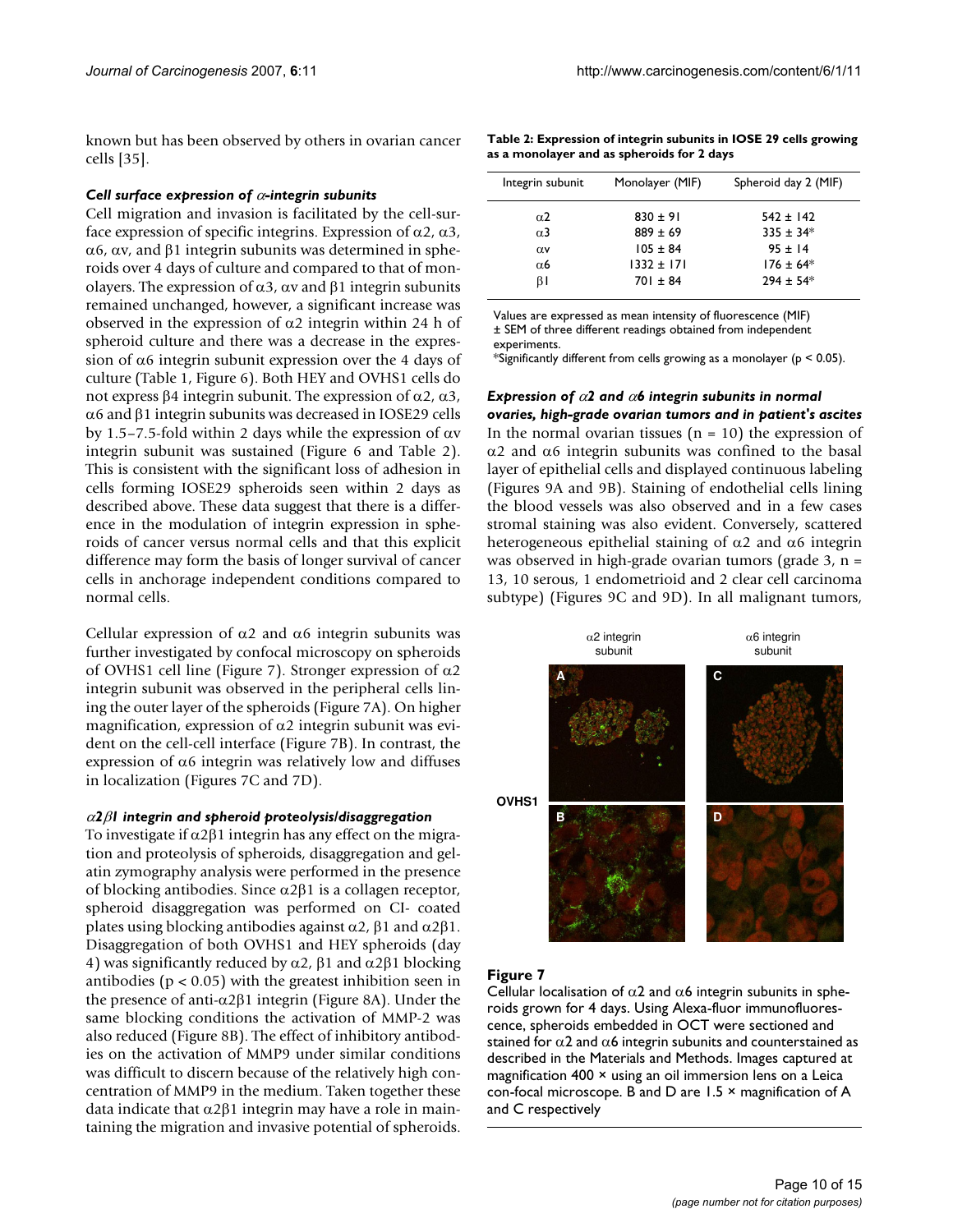

#### Eigure 8

Effect of blocking α2, β1 subunits and α2β1 integrin on **(A)**  disaggregation of 4 day spheroids on CI, and **(B)** MMP2/9 activation in HEY spheroids grown on 0.5% agarose for 2 days. To determine the neutralizing effect of antibodies spheroids were treated with the antibodies (20 μg/500μl) for 30 min before plating on CI for disaggregating assay. For gelatin zymography cells (10<sup>6</sup>/ml) were treated with the antibodies (20 μg/ml) before seeding on 0.5% agarose in SFM fror 48 h. The experiment was repeated on OVHS1 cells with similar results.

the basal reactivity of the epithelial layer was present in a discontinuous fashion. Stromal staining as well as staining of endothelial cells was also evident in some tumor sections.

Immunohistochemical staining of ascites smears  $(n = 4)$ from high-grade ovarian cancer patients demonstrated strong staining for  $\alpha$ 2 integrin subunits in clusters of malignant cells. Some  $\alpha$ 6 subunit staining was present in malignant cellular aggregates but it was weaker than  $\alpha$ 2

subunit staining. Weak staining of  $\alpha$ 2 and  $\alpha$ 6 subunits in some single cells (epithelial cells, mesothelial cells, inflammatory cells, etc) was also present. These results suggest that  $\alpha$ 2 and  $\alpha$ 6 integrin is expressed by aggregates of malignant cells present in ascites.

#### **Discussion**

Some recent studies have demonstrated that a significant proportion of ovarian cancer cells in ascites exist as multicellular aggregates and have the capacity to adhere and invade the mesothelial cells lining the peritoneum [9,10]. Free floating multicellular aggregates or spheroids in the ascites of cancer patients are difficult to isolate as they break during purification and in some instances fail to attach to and proliferate on a tissue culture substratum [36]. Hence, to improve our understanding of spheroid growth and spread with the perspective of developing effective therapeutic targets for advanced-stage ovarian cancer, we have developed an *in vitro* spheroid model which mimics *in vivo* multicellular spheroids in the peritoneal effusions of women with ovarian cancer. The ability of spheroids to contribute to the spread of cancer has been assessed by growth, adherence and disaggregation capabilities and by investigating the profile of integrins and MMP2/MMP9 that may mediate the dissemination process. In some instances comparisons have been made to a normal ovarian cell line grown under similar conditions.

Cancer cell line spheroids resembled those present in the ascites of cancer patients. Spheroids formed from ovarian cancer cell lines increased in size with time, and formed compact regular spheroid structures. As a product of anchorage-independent culture, multicellular spheroids had decreased proliferative abilities compared to the cells cultured as monolayers. Hence, the monolayer cultures approached confluence within seven days and decreased proliferation, while the slower growing spheroids continued to grow for at least 10 days. This response was supported by staining for the proliferation marker Ki67, which demonstrated the presence of proliferating cells throughout both HEY and OVHS1 spheroids. In addition, cancer cell line spheroids sustained activation of Akt, expression of cyclin D2 and did not display any activation of caspase-3. On the other hand, the normal ovarian cell line (IOSE29) failed to proliferate under similar conditions and its growth response was consistent with reduced size and disintegration of spheroids with time. This disparity in the response of normal versus cancer cell lines in response to anchorage-independent surroundings reflects major differences in the cohesive response required for cell-cell contact in order to maintain survival. Expression of Akt is amplified in many cancers, including ovarian cancer [31]. Akt kinase activity is high in ovarian cancer tissues and is associated with undifferentiated histology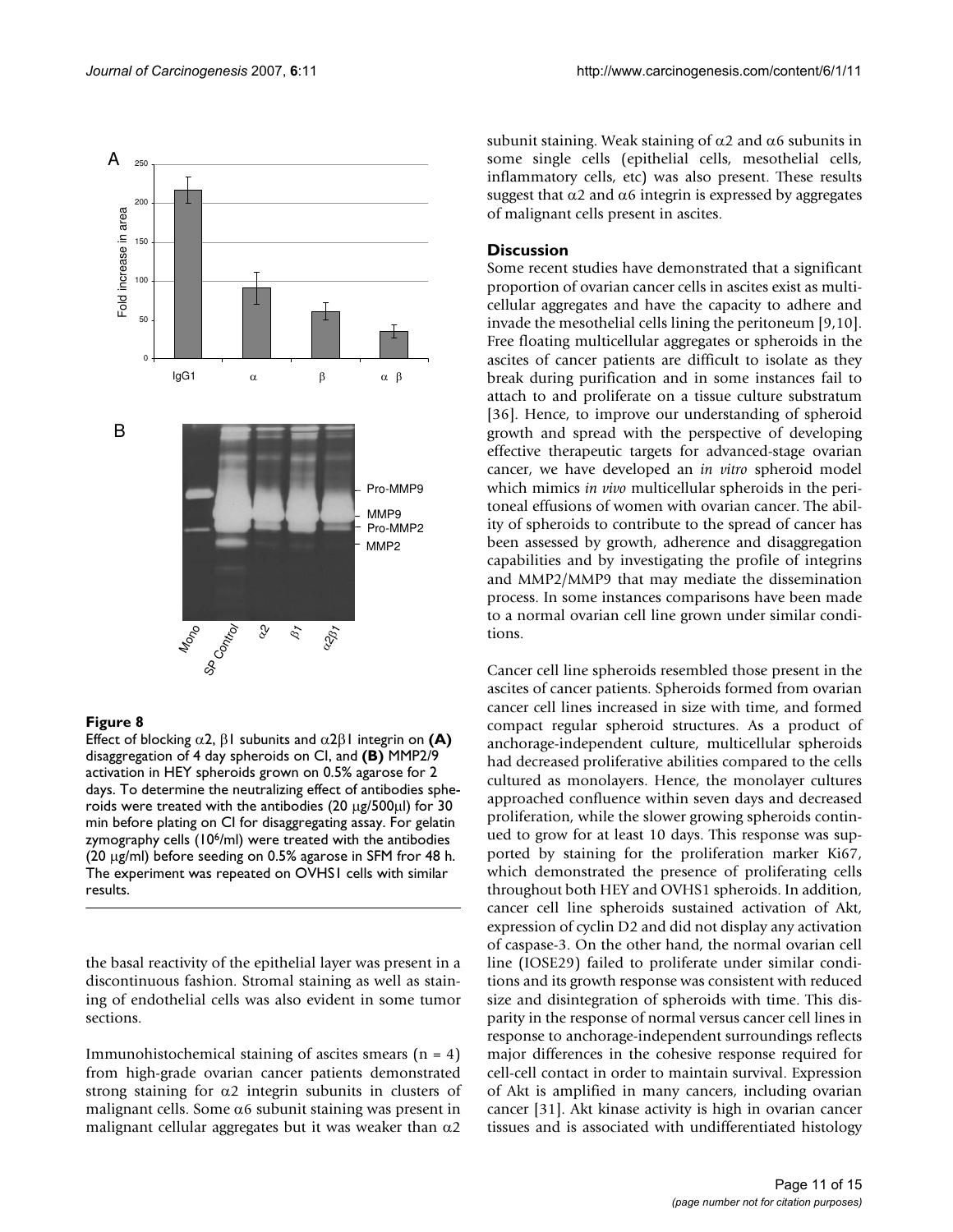

#### Figure 9

Expression of  $\alpha$ 2 and  $\alpha$ 6 integrin subunits in **(A and B)** normal ovaries, **(C and D)** high-grade ovarian tumors and **(E and F)** cellular aggregates present in a patient ascites. Cryostat sections of ovarian tissues and smears of ascites were stained by the immunoperoxidase method for the expression of  $α2$  and  $α6$  subunits as discussed in the Materials and Methods. **(A and B)** Normal ovaries, arrow showing continuous epithelial expression of α2 and α6 integrin subunits, **(C and D)** grade 3 serous ovarian tumors, arrows indicating irregular expression of  $\alpha$ 2 and  $\alpha$ 6 integrin subunits in epithelial cells; **(E and F)** arrows indicate cluster of epithelial tumor cells in a patient's ascites staining for  $\alpha$ 2 and  $\alpha$ 6 integrin subunits. Magnification 400 ×.

and aggressive clinical behaviour, suggesting that Akt contributes to tumor progression [37]. Akt kinase promotes cell survival by activating pro-apoptotic Bad, which in its activated state binds anti-apoptotic agents, Bcl2 or Bclxl that either on its own or together binds Bax, inhibiting the release of cytochrome C from the mitochondria and activation of caspase-3 [38]. Therefore, by maintaining Akt kinase activity, ovarian cancer spheroids inhibit caspase-3 activation and, subsequently, apoptosis.

We and others have shown that ovarian cancer cell lines have the ability to adhere to ECM proteins such as FN, LM, CI, etc [39]. Some studies have shown that spheroids generated from the NIH-OVCAR5 cell line can adhere to type IV collagen, FN and LM [40] and adhesion levels of spheroids isolated from patient's ascites were found to be lower than single ovarian cancer cells growing in culture

[9]. Our results however, demonstrate no change in the adhesion of cells within the HEY and OVHS1 spheroids when compared to those growing as a monolayer. On the other hand, the normal ovarian cell line (IOSE29) loses its adhesive ability within 2 days, upon acquisition of spheroid morphology. These differences in the adhesion of normal versus cancer cells implicate differences in cell-ECM interaction necessary for establishing a heterotypic interaction with the matrix during the adhesion process.

The peritoneum, omentum and the bowel surfaces are the frequent sites for implantation of metastatic ovarian cancer cells. The outer lining of these metastatic sites is comprised of a single layer of mesothelial cells, which express a variety of ECM proteins, including LM, FN, CI and hylauronan to which tumor cells can adhere before spreading [13,41]. Significant increase in the disaggregation of ovarian cancer spheroids on different matrices reflects the ability of cells within the spheroids to migrate to distant sites. The differences in disaggregation observed in the spheroids obtained from different cell lines, may reflect variability in the expression of cell receptors and is likely to be cell type specific.

In order for the spheroids to disseminate to a secondary site they not only need to adhere, disaggregate and migrate but they also need to invade the mesothelial cell layer to form a stable secondary growth [36]. MMPs play an important role in the invasion of cancer cells and are involved in the degradation of ECM proteins allowing cancer cells to migrate to a secondary site. We report that ovarian cancer spheroids secrete much greater amounts of both pro-MMP2 and MMP9 compared to cells grown as a monolayer, and in the case of spheroids, both MMP2 and MMP9 were present in the active form, while monolayer cells only secreted the inactive precursors. These results are consistent with the abundant amount of MMP2/ MMP9 reported in the ascites of ovarian cancer patients [24] and are consistent with the previous study that showed a blockade of spheroid invasion to mesothelial monolayer in the presence of GM 6001, a broad-spectrum matrix metalloproteinase inhibitor [8]. Recently, another study has reported the invasive characteristics of spheroids isolated from the ascites of ovarian cancer patients and has correlated that invasiveness with a shortened survival of ovarian cancer patients by 16 to 17 months [10]. The same study also reported retraction of the mesothelial layer at the site of spheroid attachment. This effect, however, disappeared by day 7, upon complete spheroid cell dispersal, indicating that ascites tumor spheroids may be involved in the degradation of mesothelial monolayer but once disaggregated lose the capacity to do so. While we have not shown invasion of a mesothelial monolayer by spheroids, enhanced secretion of MMPs by HEY and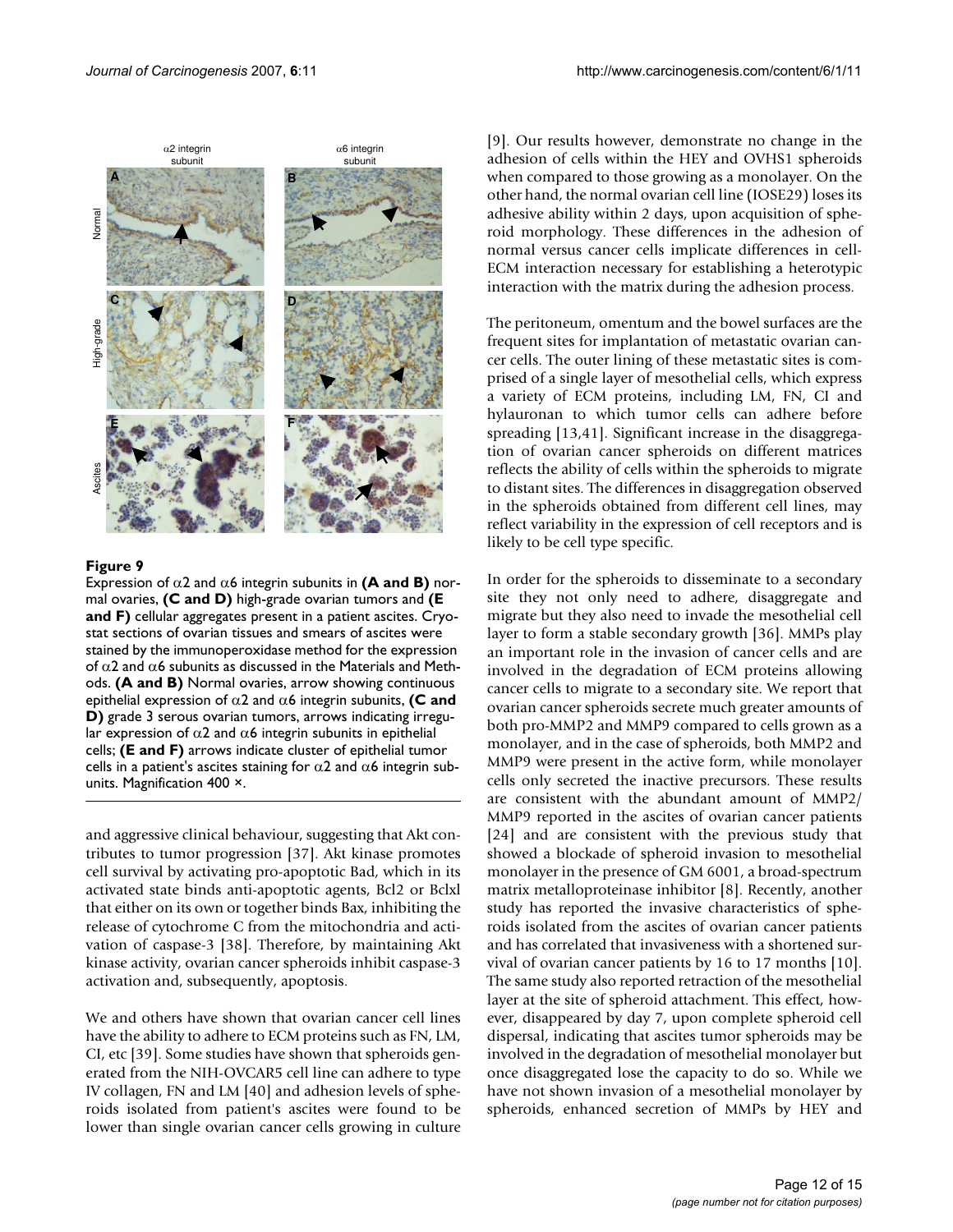OVHS1 spheroids, clearly implicates the greater invasive capability of spheroids *in vitro*.

The biological mechanism(s) by which spheroids are formed and sustained is not known. Both HEY and OVHS1 cell lines express a variety of integrin receptors. We report an enhanced expression of  $\alpha$ 2 and a decrease in α6 integrin when comparing spheroidal cells to cells grown as a monolayer, changes which were observable within 24 hours. While the increased expression of  $\alpha$ 2 was sustained in spheroids for 4 days,  $\alpha$ 6 expression gradually decreased over the same period of time (data not shown). On the other hand, no change in  $\alpha$ 3,  $\alpha$  and  $\beta$ 1 subunits were observed. In IOSE29 spheroids however, except αv, there was a decrease in the expression of integrin subunits ranging from 1.5–7.5-fold. These results were supported by immunofluorescence studies performed on cancer spheroids that displayed distinct high  $\alpha$ 2 subunit expression at the periphery of the spheroid and at the outer membraneous layer forming the cell-cell interface of aggregated cells. Very little or no  $\alpha$ 6 subunit staining was evident in the cell-cell contact regions within the spheroids suggesting very low expression. Based on these observations one can conclude that cellular aggregation and the environmental factors within the spheroids can regulate the expression and localization of a specific subset of integrins. Differences in the  $\alpha$ 2 and  $\alpha$ 6 integrin expression between monolayer cells and spheroids however, had no effect on their adhesion capabilities on LM or CI suggesting that  $\alpha$ 2 subunit up regulation may compromise diminution of expression of  $\alpha$ 6 integrin subtype and hence adhesion on LM. It is reasonable to speculate that in a spheroid scenario it is more cell-cell rather than cell-ECM interaction that will influence integrin expression profile.

To assess if increased  $\alpha$ 2 expression had any effect on spheroid function, spheroids were treated with blocking antibodies for α2 and β1 subunits and  $α2β1$  integrin and then tested for disaggregation on CI-coated plates. Disaggregation was reduced for all three antibodies, with an apparent accumulative inhibition occurring when α2β1 integrin function was blocked in comparison to individual α2 and β1 subunit function. Parallel to that, blocking α2 and β1 subunits and α2β1 integrin also inhibited activation of MMP2, with no observable change in the expression of pro-MMP's. Although the specific participation of individual integrins in spheroid phenotype is not understood, our results suggest that  $\alpha$ 2 $\beta$ 1 integrin may have a role in the disaggregation and invasion of ovarian carcinoma spheroids.

Selective regulation of integrin receptors in spheroids of squamous cell carcinoma has been reported previously [12]. In that study, the diminution of α6 and β1 integrin

subunit levels was observed in spheroids compared to cells grown as a monolayer while no change in the expression of  $α2$ ,  $α5$  and  $β5$  subunits was shown. Consistent with that, the expression of  $\alpha$ 6 integrin has been shown to be less in ovarian carcinoma effusions compared to that in the tissues [42]. Recently, interaction between the  $α5β1$ integrin and fibronectin has been shown to mediate the formation of ovarian carcinoma spheroids [40]. In our study we have not compared the expression of  $\alpha$ 5β1 integrin between monolayer cells and spheroids.

Strong expression of  $\alpha$ 2 and  $\alpha$ 6 integrin was observed at the basal layer of surface epithelial cells of normal ovaries. In ovarian tumors there was a loss of regular basement membrane structure resulting in irregular staining of  $\alpha$ 2 and  $\alpha$ 6 subunits. Intense staining of  $\alpha$ 2 integrin was observed in ascites spheroids while staining of  $\alpha$ 6 subunit occurred to a lesser degree. As α2β1 and α6β1 are the major collagen and laminin receptors on basement membranes, one can speculate that a tumor-induced irregular pattern of matrix-modelling can result in the irregular distribution of these subunits in cancer. In ovarian carcinoma, the expression of  $α6$  subunit has been shown to correlate with the expression of basement membrane protein laminin [42]. The same study also showed decreased or loss of staining of laminin and  $\alpha$ 6 subunit in malignant cells in ascites suggesting that laminin expression may regulate the expression of  $α6$  integrin subunit [42]. The loss of laminin in the ascites of patients may be due to less synthesis of this basement membrane by tumor cells or may be due to degradation by the proteolytic enzymes secreted by the cells. This deficit in laminin may signal the tumor cells to decrease their  $\alpha$ 6 subunit expression, consistent with the gradual decrease in  $\alpha$ 6 subunit expression and high proteolytic activity seen in spheroids.

The spread of ovarian carcinoma is unique as it involves localized invasion and is rarely dependent on dissemination through lymphatics. In this context, the role of shed tumor cells forming spheroids, implantation onto the mesothelial lining of the peritoneum with consequent disaggregation and dissemination is not well understood. As little is known about the ascites tumor cell aggregates or spheroids and the fact that these cells are often dismissed as non-metastatic and undergoing apoptosis is somewhat disturbing. Better outcomes for ovarian cancer patients can only be projected if a targeted approach can be accomplished to disrupt the invasive processes of spheroids requisite for peritoneal spread. Hence, a more comprehensive understanding of ascites spheroid biology is needed to combat the dissemination of ovarian carcinoma. In this study, we aimed to address this issue by characterizing an *in vitro* model for the dissemination of ovarian carcinoma. Using this model we were able to show that  $\alpha$ 2β1 integrin is up regulated in the spheroids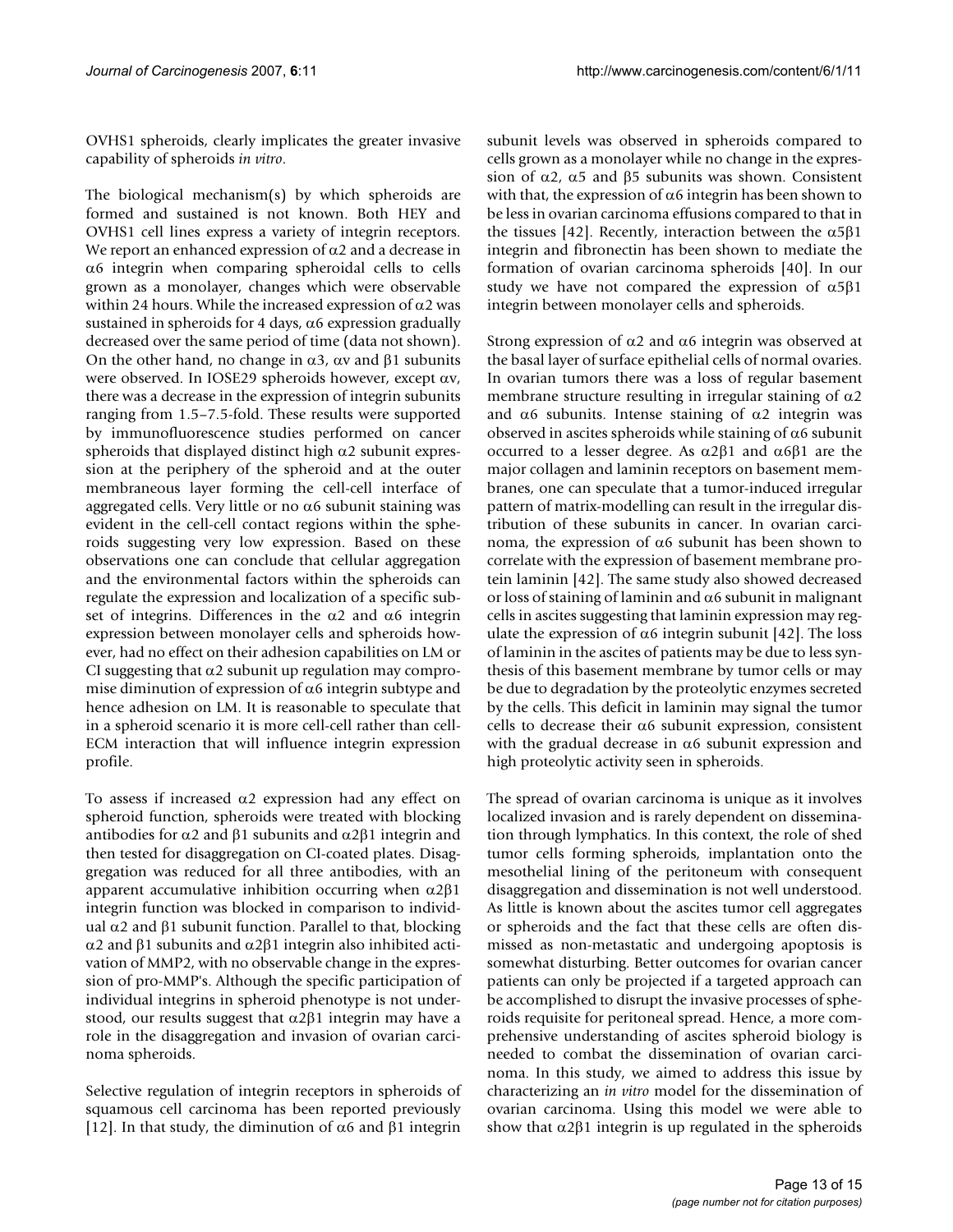and that functional blockade using monoclonal antibodies reduced the extent of disaggregation and proteolysis of spheroids. These data suggest that molecules that regulate α2β1 integrin functions may have a potential role in inhibiting the invasiveness of peritoneal tumor aggregates or spheroids and may aid in suppressing the dissemination of ovarian carcinoma.

#### **Acknowledgements**

The authors wish to thank the BHP Billiton Community Trust, the Rotary Club of Williamstown, Ovcare and Jigsaw Women's Fashion Company, Australia for supporting this work. KS was on an Australian Postgraduate Award (APA) through Deakin University, Australia during the course of the study.

#### **References**

- 1. Santini MT, Rainaldi G: **[Three-dimensional spheroid model in](http://www.ncbi.nlm.nih.gov/entrez/query.fcgi?cmd=Retrieve&db=PubMed&dopt=Abstract&list_uids=10394136) [tumor biology.](http://www.ncbi.nlm.nih.gov/entrez/query.fcgi?cmd=Retrieve&db=PubMed&dopt=Abstract&list_uids=10394136)** *Pathobiology* 1999, **67:**148-157.
- 2. Feeley KM, Wells M: **[Precursor lesions of ovarian epithelial](http://www.ncbi.nlm.nih.gov/entrez/query.fcgi?cmd=Retrieve&db=PubMed&dopt=Abstract&list_uids=11207821) [malignancy.](http://www.ncbi.nlm.nih.gov/entrez/query.fcgi?cmd=Retrieve&db=PubMed&dopt=Abstract&list_uids=11207821)** *Histopathology* 2001, **38:**87-95.
- 3. Dubeau L: **[The cell of origin of ovarian epithelial tumors and](http://www.ncbi.nlm.nih.gov/entrez/query.fcgi?cmd=Retrieve&db=PubMed&dopt=Abstract&list_uids=10053122) [the ovarian surface epithelium dogma: does the emperor](http://www.ncbi.nlm.nih.gov/entrez/query.fcgi?cmd=Retrieve&db=PubMed&dopt=Abstract&list_uids=10053122) [have no clothes?](http://www.ncbi.nlm.nih.gov/entrez/query.fcgi?cmd=Retrieve&db=PubMed&dopt=Abstract&list_uids=10053122)** *Gynecol Oncol* 1999, **72:**437-442.
- Naora H, Montell DJ: **[Ovarian cancer metastasis: integrating](http://www.ncbi.nlm.nih.gov/entrez/query.fcgi?cmd=Retrieve&db=PubMed&dopt=Abstract&list_uids=15864277) [insights from disparate model organisms.](http://www.ncbi.nlm.nih.gov/entrez/query.fcgi?cmd=Retrieve&db=PubMed&dopt=Abstract&list_uids=15864277)** *Nat Rev Cancer* 2005, **5:**355-366.
- 5. Santini MT, Rainaldi G, Indovina PL: **[Multicellular tumour sphe](http://www.ncbi.nlm.nih.gov/entrez/query.fcgi?cmd=Retrieve&db=PubMed&dopt=Abstract&list_uids=10489890)[roids in radiation biology.](http://www.ncbi.nlm.nih.gov/entrez/query.fcgi?cmd=Retrieve&db=PubMed&dopt=Abstract&list_uids=10489890)** *Int J Radiat Biol* 1999, **75:**787-799.
- 6. Graham CH, Kobayashi H, Stankiewicz KS, Man S, Kapitain SJ, Kerbel RS: **[Rapid acquisition of multicellular drug resistance after a](http://www.ncbi.nlm.nih.gov/entrez/query.fcgi?cmd=Retrieve&db=PubMed&dopt=Abstract&list_uids=8007019) [single exposure of mammary tumor cells to antitumor](http://www.ncbi.nlm.nih.gov/entrez/query.fcgi?cmd=Retrieve&db=PubMed&dopt=Abstract&list_uids=8007019) [alkylating agents.](http://www.ncbi.nlm.nih.gov/entrez/query.fcgi?cmd=Retrieve&db=PubMed&dopt=Abstract&list_uids=8007019)** *J Natl Cancer Inst* 1994, **86:**975-982.
- 7. Makhija S, Taylor DD, Gibb RK, Gercel-Taylor C: **[Taxol-induced](http://www.ncbi.nlm.nih.gov/entrez/query.fcgi?cmd=Retrieve&db=PubMed&dopt=Abstract&list_uids=10024685) [bcl-2 phosphorylation in ovarian cancer cell monolayer and](http://www.ncbi.nlm.nih.gov/entrez/query.fcgi?cmd=Retrieve&db=PubMed&dopt=Abstract&list_uids=10024685) [spheroids.](http://www.ncbi.nlm.nih.gov/entrez/query.fcgi?cmd=Retrieve&db=PubMed&dopt=Abstract&list_uids=10024685)** *Int J Oncol* 1999, **14:**515-521.
- 8. Burleson KM, Hansen LK, Skubitz AP: **[Ovarian carcinoma sphe](http://www.ncbi.nlm.nih.gov/entrez/query.fcgi?cmd=Retrieve&db=PubMed&dopt=Abstract&list_uids=16035613)[roids disaggregate on type I collagen and invade live human](http://www.ncbi.nlm.nih.gov/entrez/query.fcgi?cmd=Retrieve&db=PubMed&dopt=Abstract&list_uids=16035613) [mesothelial cell monolayers.](http://www.ncbi.nlm.nih.gov/entrez/query.fcgi?cmd=Retrieve&db=PubMed&dopt=Abstract&list_uids=16035613)** *Clin Exp Metastasis* 2004, **21:**685-697.
- 9. Burleson KM, Casey RC, Skubitz KM, Pambuccian SE, Oegema TR Jr, Skubitz AP: **[Ovarian carcinoma ascites spheroids adhere to](http://www.ncbi.nlm.nih.gov/entrez/query.fcgi?cmd=Retrieve&db=PubMed&dopt=Abstract&list_uids=15047232) [extracellular matrix components and mesothelial cell mon](http://www.ncbi.nlm.nih.gov/entrez/query.fcgi?cmd=Retrieve&db=PubMed&dopt=Abstract&list_uids=15047232)[olayers.](http://www.ncbi.nlm.nih.gov/entrez/query.fcgi?cmd=Retrieve&db=PubMed&dopt=Abstract&list_uids=15047232)** *Gynecol Oncol* 2004, **93:**170-181.
- 10. Burleson KM, Boente MP, Pambuccian SE, Skubitz AP: **[Disaggrega](http://www.ncbi.nlm.nih.gov/entrez/query.fcgi?cmd=Retrieve&db=PubMed&dopt=Abstract&list_uids=16433903)[tion and invasion of ovarian carcinoma ascites spheroids.](http://www.ncbi.nlm.nih.gov/entrez/query.fcgi?cmd=Retrieve&db=PubMed&dopt=Abstract&list_uids=16433903)** *J Transl Med* 2006, **4:**6.
- 11. Rainaldi G, Calcabrini A, Arancia G, Santini MT: **[Differential](http://www.ncbi.nlm.nih.gov/entrez/query.fcgi?cmd=Retrieve&db=PubMed&dopt=Abstract&list_uids=10470114) [expression of adhesion molecules \(CD44, ICAM-1 and LFA-](http://www.ncbi.nlm.nih.gov/entrez/query.fcgi?cmd=Retrieve&db=PubMed&dopt=Abstract&list_uids=10470114)3) in cancer cells grown in monolayer or as multicellular [spheroids.](http://www.ncbi.nlm.nih.gov/entrez/query.fcgi?cmd=Retrieve&db=PubMed&dopt=Abstract&list_uids=10470114)** *Anticancer Res* 1999, **19:**1769-1778.
- 12. Waleh NS, Gallo J, Grant TD, Murphy BJ, Kramer RH, Sutherland RM: **[Selective down-regulation of integrin receptors in spheroids](http://www.ncbi.nlm.nih.gov/entrez/query.fcgi?cmd=Retrieve&db=PubMed&dopt=Abstract&list_uids=8306347) [of squamous cell carcinoma.](http://www.ncbi.nlm.nih.gov/entrez/query.fcgi?cmd=Retrieve&db=PubMed&dopt=Abstract&list_uids=8306347)** *Cancer Res* 1994, **54:**838-43.
- 13. Lessan K, Aguiar DJ, Oegema T, Siebenson L, Skubitz AP: **[CD44 and](http://www.ncbi.nlm.nih.gov/entrez/query.fcgi?cmd=Retrieve&db=PubMed&dopt=Abstract&list_uids=10329605) [beta1 integrin mediate ovarian carcinoma cell adhesion to](http://www.ncbi.nlm.nih.gov/entrez/query.fcgi?cmd=Retrieve&db=PubMed&dopt=Abstract&list_uids=10329605) [peritoneal mesothelial cells.](http://www.ncbi.nlm.nih.gov/entrez/query.fcgi?cmd=Retrieve&db=PubMed&dopt=Abstract&list_uids=10329605)** *Am J Pathol* 1999, **154:**1525-1537.
- 14. Cannistra SA, Kansas GS, Niloff J, DeFranzo B, Kim Y, Ottensmeier C: **[Binding of ovarian cancer cells to peritoneal mesothelium](http://www.ncbi.nlm.nih.gov/entrez/query.fcgi?cmd=Retrieve&db=PubMed&dopt=Abstract&list_uids=8339295) [in vitro is partly mediated by CD44H.](http://www.ncbi.nlm.nih.gov/entrez/query.fcgi?cmd=Retrieve&db=PubMed&dopt=Abstract&list_uids=8339295)** *Cancer Res* 1993, **53:**3830-3838.
- 15. Strobel T, Swanson L, Cannistra SA: **[In vivo inhibition of CD44](http://www.ncbi.nlm.nih.gov/entrez/query.fcgi?cmd=Retrieve&db=PubMed&dopt=Abstract&list_uids=9102203) [limits intra-abdominal spread of a human ovarian cancer](http://www.ncbi.nlm.nih.gov/entrez/query.fcgi?cmd=Retrieve&db=PubMed&dopt=Abstract&list_uids=9102203) xenograft in nude mice: a novel role for CD44 in the process [of peritoneal implantation.](http://www.ncbi.nlm.nih.gov/entrez/query.fcgi?cmd=Retrieve&db=PubMed&dopt=Abstract&list_uids=9102203)** *Cancer Res* 1997, **57:**1228-1232.
- 16. Nakashio T, Narita T, Akiyama S, Kasai Y, Kondo K, Ito K, Takagi H, Kannagi R: **[Adhesion molecules and TGF-beta1 are involved in](http://www.ncbi.nlm.nih.gov/entrez/query.fcgi?cmd=Retrieve&db=PubMed&dopt=Abstract&list_uids=9052764) [the peritoneal dissemination of NUGC-4 human gastric can](http://www.ncbi.nlm.nih.gov/entrez/query.fcgi?cmd=Retrieve&db=PubMed&dopt=Abstract&list_uids=9052764)[cer cells.](http://www.ncbi.nlm.nih.gov/entrez/query.fcgi?cmd=Retrieve&db=PubMed&dopt=Abstract&list_uids=9052764)** *Int J Cancer* 1997, **70:**612-618.
- 17. Ziprin P, Ridgway PF, Pfistermuller KL, Peck DH, Darzi AW: **[ICAM-](http://www.ncbi.nlm.nih.gov/entrez/query.fcgi?cmd=Retrieve&db=PubMed&dopt=Abstract&list_uids=14668061)1 mediated tumor-mesothelial cell adhesion is modulated by [IL-6 and TNF-alpha: a potential mechanism by which surgi-](http://www.ncbi.nlm.nih.gov/entrez/query.fcgi?cmd=Retrieve&db=PubMed&dopt=Abstract&list_uids=14668061)**

**[cal trauma increases peritoneal metastases.](http://www.ncbi.nlm.nih.gov/entrez/query.fcgi?cmd=Retrieve&db=PubMed&dopt=Abstract&list_uids=14668061)** *Cell Commun Adhes* 2003, **10:**141-154.

- 18. Gangopadhyay A, Lazure DA, Thomas P: **[Adhesion of colorectal](http://www.ncbi.nlm.nih.gov/entrez/query.fcgi?cmd=Retrieve&db=PubMed&dopt=Abstract&list_uids=10211983) [carcinoma cells to the endothelium is mediated by cytokines](http://www.ncbi.nlm.nih.gov/entrez/query.fcgi?cmd=Retrieve&db=PubMed&dopt=Abstract&list_uids=10211983) [from CEA stimulated Kupffer cells.](http://www.ncbi.nlm.nih.gov/entrez/query.fcgi?cmd=Retrieve&db=PubMed&dopt=Abstract&list_uids=10211983)** *Clin Exp Metastasis* 1998, **16:**703-712.
- 19. Nomura M, Sugiura Y, Tatsumi Y, Miyamoto K: **[Adhesive interac](http://www.ncbi.nlm.nih.gov/entrez/query.fcgi?cmd=Retrieve&db=PubMed&dopt=Abstract&list_uids=10443475)[tion of highly malignant hepatoma AH66F cells with mes](http://www.ncbi.nlm.nih.gov/entrez/query.fcgi?cmd=Retrieve&db=PubMed&dopt=Abstract&list_uids=10443475)[othelial cells.](http://www.ncbi.nlm.nih.gov/entrez/query.fcgi?cmd=Retrieve&db=PubMed&dopt=Abstract&list_uids=10443475)** *Biol Pharm Bull* 1999, **22:**738-740.
- 20. Arlt MJ, Novak-Hofer I, Gast D, Gschwend V, Moldenhauer G, Grunberg J, Honer M, Schubiger PA, Altevogt P, Kruger A: **[Efficient inhi](http://www.ncbi.nlm.nih.gov/entrez/query.fcgi?cmd=Retrieve&db=PubMed&dopt=Abstract&list_uids=16424028)[bition of intra-peritoneal tumor growth and dissemination of](http://www.ncbi.nlm.nih.gov/entrez/query.fcgi?cmd=Retrieve&db=PubMed&dopt=Abstract&list_uids=16424028) human ovarian carcinoma cells in nude mice by anti-L1-cell [adhesion molecule monoclonal antibody treatment.](http://www.ncbi.nlm.nih.gov/entrez/query.fcgi?cmd=Retrieve&db=PubMed&dopt=Abstract&list_uids=16424028)** *Cancer Res* 2006, **66:**936-943.
- 21. Giavazzi R, Garofalo A, Ferri C, Lucchini V, Bone EA, Chiari S, Brown PD, Nicoletti MI, Taraboletti G: **[Batimastat, a synthetic inhibitor](http://www.ncbi.nlm.nih.gov/entrez/query.fcgi?cmd=Retrieve&db=PubMed&dopt=Abstract&list_uids=9563894) [of matrix metalloproteinases, potentiates the antitumor](http://www.ncbi.nlm.nih.gov/entrez/query.fcgi?cmd=Retrieve&db=PubMed&dopt=Abstract&list_uids=9563894) [activity of cisplatin in ovarian carcinoma xenografts.](http://www.ncbi.nlm.nih.gov/entrez/query.fcgi?cmd=Retrieve&db=PubMed&dopt=Abstract&list_uids=9563894)** *Clin Cancer Res* 1998, **4:**985-992.
- 22. Huang S, Van Arsdall M, Tedjarati S, McCarty M, Wu W, Langley R, Fidler IJ: **[Contributions of stromal metalloproteinase-9 to](http://www.ncbi.nlm.nih.gov/entrez/query.fcgi?cmd=Retrieve&db=PubMed&dopt=Abstract&list_uids=12165638) [angiogenesis and growth of human ovarian carcinoma in](http://www.ncbi.nlm.nih.gov/entrez/query.fcgi?cmd=Retrieve&db=PubMed&dopt=Abstract&list_uids=12165638) [mice.](http://www.ncbi.nlm.nih.gov/entrez/query.fcgi?cmd=Retrieve&db=PubMed&dopt=Abstract&list_uids=12165638)** *J Natl Cancer Inst* 2002, **94:**1134-1142.
- 23. Ahmed N, Pansino F, Clyde R, Murthi P, Quinn MA, Rice GE, Agrez MV, Mok S, Baker MS: **[Overexpression of alpha\(v\)beta6](http://www.ncbi.nlm.nih.gov/entrez/query.fcgi?cmd=Retrieve&db=PubMed&dopt=Abstract&list_uids=11872628) [integrin in serous epithelial ovarian cancer regulates extra](http://www.ncbi.nlm.nih.gov/entrez/query.fcgi?cmd=Retrieve&db=PubMed&dopt=Abstract&list_uids=11872628)cellular matrix degradation via the plasminogen activation [cascade.](http://www.ncbi.nlm.nih.gov/entrez/query.fcgi?cmd=Retrieve&db=PubMed&dopt=Abstract&list_uids=11872628)** *Carcinogenesis* 2002, **23:**237-244.
- 24. Manenti L, Paganoni P, Floriani I, Landoni F, Torri V, Buda A, Taraboletti G, Labianca R, Belotti D, Giavazzi R: **[Expression levels of vas](http://www.ncbi.nlm.nih.gov/entrez/query.fcgi?cmd=Retrieve&db=PubMed&dopt=Abstract&list_uids=12932675)[cular endothelial growth factor, matrix metalloproteinases 2](http://www.ncbi.nlm.nih.gov/entrez/query.fcgi?cmd=Retrieve&db=PubMed&dopt=Abstract&list_uids=12932675) and 9 and tissue inhibitor of metalloproteinases 1 and 2 in [the plasma of patients with ovarian carcinoma.](http://www.ncbi.nlm.nih.gov/entrez/query.fcgi?cmd=Retrieve&db=PubMed&dopt=Abstract&list_uids=12932675)** *Eur J Cancer* 2003, **39:**1948-1956.
- 25. Ahmed N, Riley C, Oliva K, Stutt E, G ER, M AQ: **[Integrin-linked](http://www.ncbi.nlm.nih.gov/entrez/query.fcgi?cmd=Retrieve&db=PubMed&dopt=Abstract&list_uids=14517840) [kinase expression increases with ovarian tumour grade and](http://www.ncbi.nlm.nih.gov/entrez/query.fcgi?cmd=Retrieve&db=PubMed&dopt=Abstract&list_uids=14517840) [is sustained by peritoneal tumour fluid.](http://www.ncbi.nlm.nih.gov/entrez/query.fcgi?cmd=Retrieve&db=PubMed&dopt=Abstract&list_uids=14517840)** *J Pathol* 2003, **201:**229-237.
- 26. Wong AS, Roskelley CD, Pelech S, Miller D, Leung PC, Auersperg N: **[Progressive changes in Met-dependent signaling in a human](http://www.ncbi.nlm.nih.gov/entrez/query.fcgi?cmd=Retrieve&db=PubMed&dopt=Abstract&list_uids=15302591) ovarian surface epithelial model of malignant transforma[tion.](http://www.ncbi.nlm.nih.gov/entrez/query.fcgi?cmd=Retrieve&db=PubMed&dopt=Abstract&list_uids=15302591)** *Exp Cell Res* 2004, **299:**248-256.
- 27. Silverberg SG: **[Histopathologic grading of ovarian carcinoma:](http://www.ncbi.nlm.nih.gov/entrez/query.fcgi?cmd=Retrieve&db=PubMed&dopt=Abstract&list_uids=10638449) [a review and proposal.](http://www.ncbi.nlm.nih.gov/entrez/query.fcgi?cmd=Retrieve&db=PubMed&dopt=Abstract&list_uids=10638449)** *Int J Gynecol Pathol* 2000, **19:**7-15.
- 28. Ahmed N, Oliva K, Wang Y, Quinn M, Rice G: **[Down regulation of](http://www.ncbi.nlm.nih.gov/entrez/query.fcgi?cmd=Retrieve&db=PubMed&dopt=Abstract&list_uids=12865932) [urokinase plasminogen activator receptor expression inhib](http://www.ncbi.nlm.nih.gov/entrez/query.fcgi?cmd=Retrieve&db=PubMed&dopt=Abstract&list_uids=12865932)its Erk signalling with concomitant suppression of invasiveness due to loss of uPAR-beta1 integrin complex in colon [cancer cells.](http://www.ncbi.nlm.nih.gov/entrez/query.fcgi?cmd=Retrieve&db=PubMed&dopt=Abstract&list_uids=12865932)** *Br J Cancer* 2003, **89:**374-384.
- 29. Ahmed N, Maines-Bandiera S, Quinn MA, Unger WG, Dedhar S, Auersperg N: **[Molecular pathways regulating EGF-induced](http://www.ncbi.nlm.nih.gov/entrez/query.fcgi?cmd=Retrieve&db=PubMed&dopt=Abstract&list_uids=16394028) [epithelio-mesenchymal transition in human ovarian surface](http://www.ncbi.nlm.nih.gov/entrez/query.fcgi?cmd=Retrieve&db=PubMed&dopt=Abstract&list_uids=16394028) [epithelium.](http://www.ncbi.nlm.nih.gov/entrez/query.fcgi?cmd=Retrieve&db=PubMed&dopt=Abstract&list_uids=16394028)** *Am J Physiol Cell Physiol* 2006, **290:**C1532-42.
- Lavoie JN, L'Allemain G, Brunet A, Muller R, Pouyssegur |: [Cyclin D1](http://www.ncbi.nlm.nih.gov/entrez/query.fcgi?cmd=Retrieve&db=PubMed&dopt=Abstract&list_uids=8702807) **[expression is regulated positively by the p42/p44MAPK and](http://www.ncbi.nlm.nih.gov/entrez/query.fcgi?cmd=Retrieve&db=PubMed&dopt=Abstract&list_uids=8702807) [negatively by the p38/HOGMAPK pathway.](http://www.ncbi.nlm.nih.gov/entrez/query.fcgi?cmd=Retrieve&db=PubMed&dopt=Abstract&list_uids=8702807)** *J Biol Chem* 1996, **271:**20608-20616.
- 31. Testa JR, Bellacosa A: **[AKT plays a central role in tumorigene](http://www.ncbi.nlm.nih.gov/entrez/query.fcgi?cmd=Retrieve&db=PubMed&dopt=Abstract&list_uids=11572954)[sis.](http://www.ncbi.nlm.nih.gov/entrez/query.fcgi?cmd=Retrieve&db=PubMed&dopt=Abstract&list_uids=11572954)** *Proc Natl Acad Sci U S A* 2001, **98:**10983-10985.
- 32. Plas DR, Thompson CB: **[Cell metabolism in the regulation of](http://www.ncbi.nlm.nih.gov/entrez/query.fcgi?cmd=Retrieve&db=PubMed&dopt=Abstract&list_uids=11854022) [programmed cell death.](http://www.ncbi.nlm.nih.gov/entrez/query.fcgi?cmd=Retrieve&db=PubMed&dopt=Abstract&list_uids=11854022)** *Trends Endocrinol Metab* 2002, **13:**75-78.
- 33. Wang LS, Liu HJ, Xia ZB, Broxmeyer HE, Lu L: **[Expression and acti](http://www.ncbi.nlm.nih.gov/entrez/query.fcgi?cmd=Retrieve&db=PubMed&dopt=Abstract&list_uids=10989191)[vation of caspase-3/CPP32 in CD34\(+\) cord blood cells is](http://www.ncbi.nlm.nih.gov/entrez/query.fcgi?cmd=Retrieve&db=PubMed&dopt=Abstract&list_uids=10989191) [linked to apoptosis after growth factor withdrawal.](http://www.ncbi.nlm.nih.gov/entrez/query.fcgi?cmd=Retrieve&db=PubMed&dopt=Abstract&list_uids=10989191)** *Exp Hematol* 2000, **28:**907-915.
- 34. Ahmed N, Pansino F, Baker M, Rice G, Quinn M: **[Association](http://www.ncbi.nlm.nih.gov/entrez/query.fcgi?cmd=Retrieve&db=PubMed&dopt=Abstract&list_uids=11835393) [between alphavbeta6 integrin expression, elevated p42/44](http://www.ncbi.nlm.nih.gov/entrez/query.fcgi?cmd=Retrieve&db=PubMed&dopt=Abstract&list_uids=11835393) kDa MAPK, and plasminogen-dependent matrix degrada[tion in ovarian cancer.](http://www.ncbi.nlm.nih.gov/entrez/query.fcgi?cmd=Retrieve&db=PubMed&dopt=Abstract&list_uids=11835393)** *J Cell Biochem* 2002, **84:**675-686.
- 35. Kruk PA, Uitto VJ, Firth JD, Dedhar S, Auersperg N: **Reciprocal interactions between human ovarian surface epithelial cells and adjacent extracellular matrix.** *Exp Cell Res* 1984, **215:**97-108.
- 36. Niedbala MJ, Crickard K, Bernacki RJ: **[Interactions of human](http://www.ncbi.nlm.nih.gov/entrez/query.fcgi?cmd=Retrieve&db=PubMed&dopt=Abstract&list_uids=3899694) [ovarian tumor cells with human mesothelial cells grown on](http://www.ncbi.nlm.nih.gov/entrez/query.fcgi?cmd=Retrieve&db=PubMed&dopt=Abstract&list_uids=3899694)**